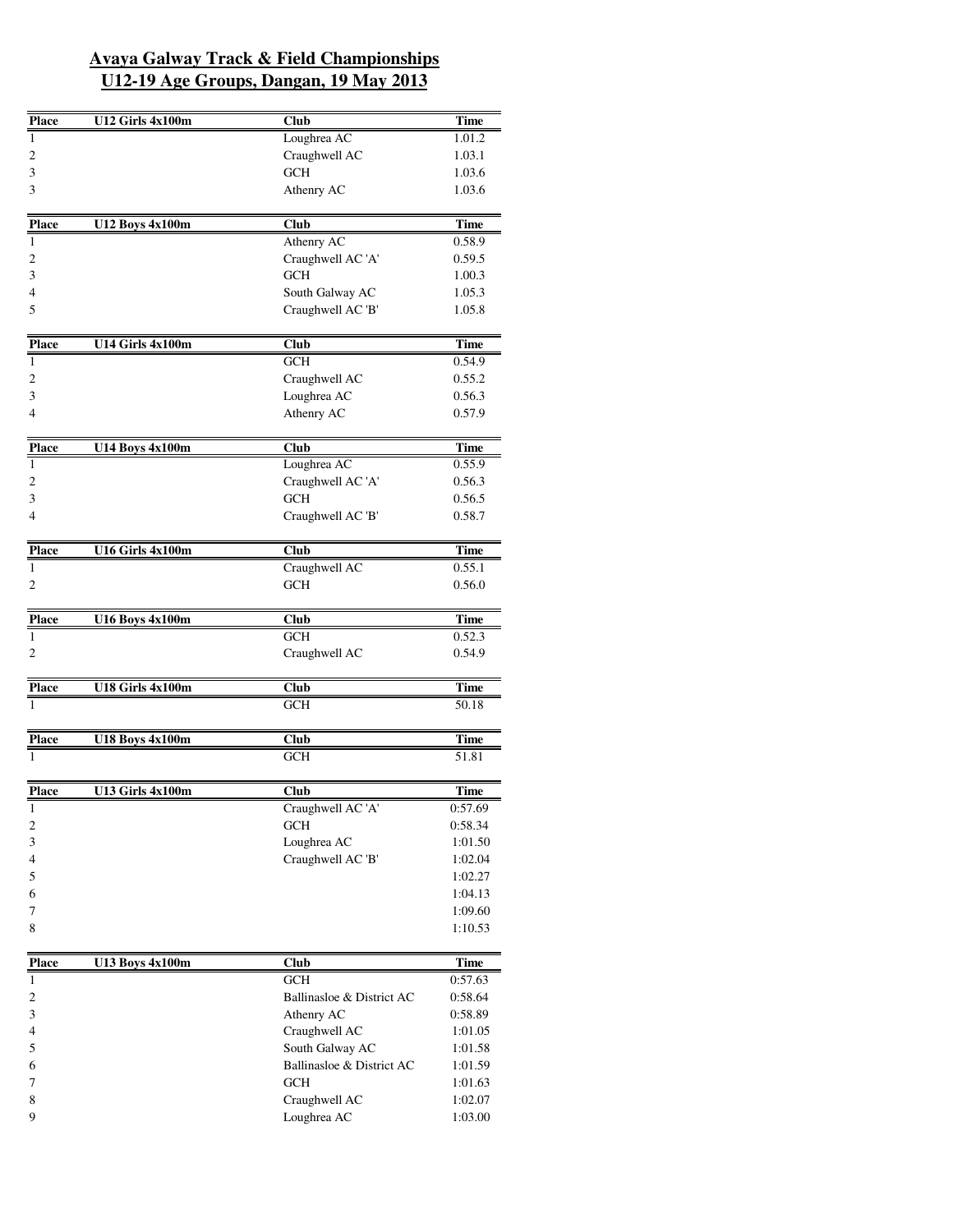| <b>Place</b> | <b>U15 Girls 4x100m</b> | <b>Club</b>               | <b>Time</b> |
|--------------|-------------------------|---------------------------|-------------|
| 1            |                         | Craughwell AC             | 0.54.94     |
| 2            |                         | <b>GCH</b>                | 0.55.15     |
|              |                         |                           |             |
| <b>Place</b> | <b>U15 Boys 4x100m</b>  | Club                      | <b>Time</b> |
| 1            |                         | <b>GCH</b>                | 0.51.06     |
| 2            |                         | Craughwell AC             | 0.55.93     |
| 3            |                         | Loughrea AC               | 0.58.12     |
|              |                         |                           |             |
| Place        | U17 Girls 4x100m        | <b>Club</b>               | Time        |
| 1            |                         | Craughwell AC             | 0.53.47     |
| 2            |                         | <b>GCH</b>                | 0.54.34     |
|              |                         |                           |             |
| <b>Place</b> | <b>U17 Boys 4x100m</b>  | Club                      | Time        |
| 1            |                         | <b>GCH</b>                | 0.51.26     |
|              |                         |                           |             |
| <b>Place</b> | U19 Girls 4x100m        | Club                      | Time        |
| 1            |                         | <b>GCH</b>                | 0.54.06     |
|              |                         |                           |             |
| <b>Place</b> | <b>U19 Boys 4x100m</b>  | Club                      | Time        |
|              |                         | <b>GCH</b>                | 0.49.06     |
|              |                         |                           |             |
| <b>Place</b> | U12 Girls 600m          | <b>Club</b>               | Time        |
| 1            | <b>Chloe Casey</b>      | Loughrea AC               | 1:54.36     |
| 2            | Niamh Niland            | Craughwell AC             | 1:56.84     |
| 3            | Freya Bohan             | Athenry AC                | 2:05.12     |
| 4            | Ailbhe Miskella         | Craughwell AC             | 2:07.11     |
| 5            | Amy Kilcommons          | East Galway AC            | 2:12.44     |
| 6            | Mairead Flynn           | <b>GCH</b>                | 2:12.74     |
| 7            | Caoimhe Kelleher        | South Galway AC           | 2:19.26     |
| 8            | Ella-Rose McIntyre      | <b>GCH</b>                | 2:21.68     |
| 9            | Aoibhe Deeley           | Athenry AC                | 2:22.81     |
| 10           | Sarah Woods             | Craughwell AC             | 2:22.92     |
| 11           | Sara Fitzpatrick        | South Galway AC           | 2:30.66     |
| 12           | Emer Donnellan          | Loughrea AC               | 2:33.01     |
| 13           | Laoise O'Shea           | Athenry AC                | 2:33.73     |
| <b>Place</b> | <b>U12 Boys 600m</b>    | Club                      | <b>Time</b> |
| 1            | Kristan Flaherty        | <b>GCH</b>                | 1:51.59     |
| 2            | Ruairi Collins          | Athenry AC                | 1:53.28     |
| 3            | Sean Cannon             | Craughwell AC             | 1:53.34     |
| 4            | Robert McDonnell        | <b>GCH</b>                | 1:55.11     |
| 5            | Dumebi Abili            | Athenry AC                | 1:56.95     |
| 6            | Jonathon McGrath        | <b>GCH</b>                | 2:00.76     |
| 7            | John O' Connell         | Corrib AC                 | 2:00.88     |
| 8            | Eoghan Jennings         | <b>GCH</b>                | 2:04.90     |
| 9            | Cian Connolly           | Ballinasloe & District AC | 2:04.98     |
| 10           | Luke Prendergast        | South Galway AC           | 2:07.10     |
| 11           | Tom Fitzpatrick         | Ballinasloe & District AC | 2:08.10     |
| 12           | James Cummins           | Athenry AC                | 2:08.41     |
| 13           | Liam Scully             | <b>GCH</b>                | 2:11.03     |
| 14           | Killian Ford            | South Galway AC           | 2:13.02     |
| 15           | Eli Sheedy              | South Galway AC           | 2:20.24     |
| 16           | Serh McGrady            | Craughwell AC             | 2:20.30     |
| 17           | Cian Elberse            | <b>GCH</b>                | 2:33.73     |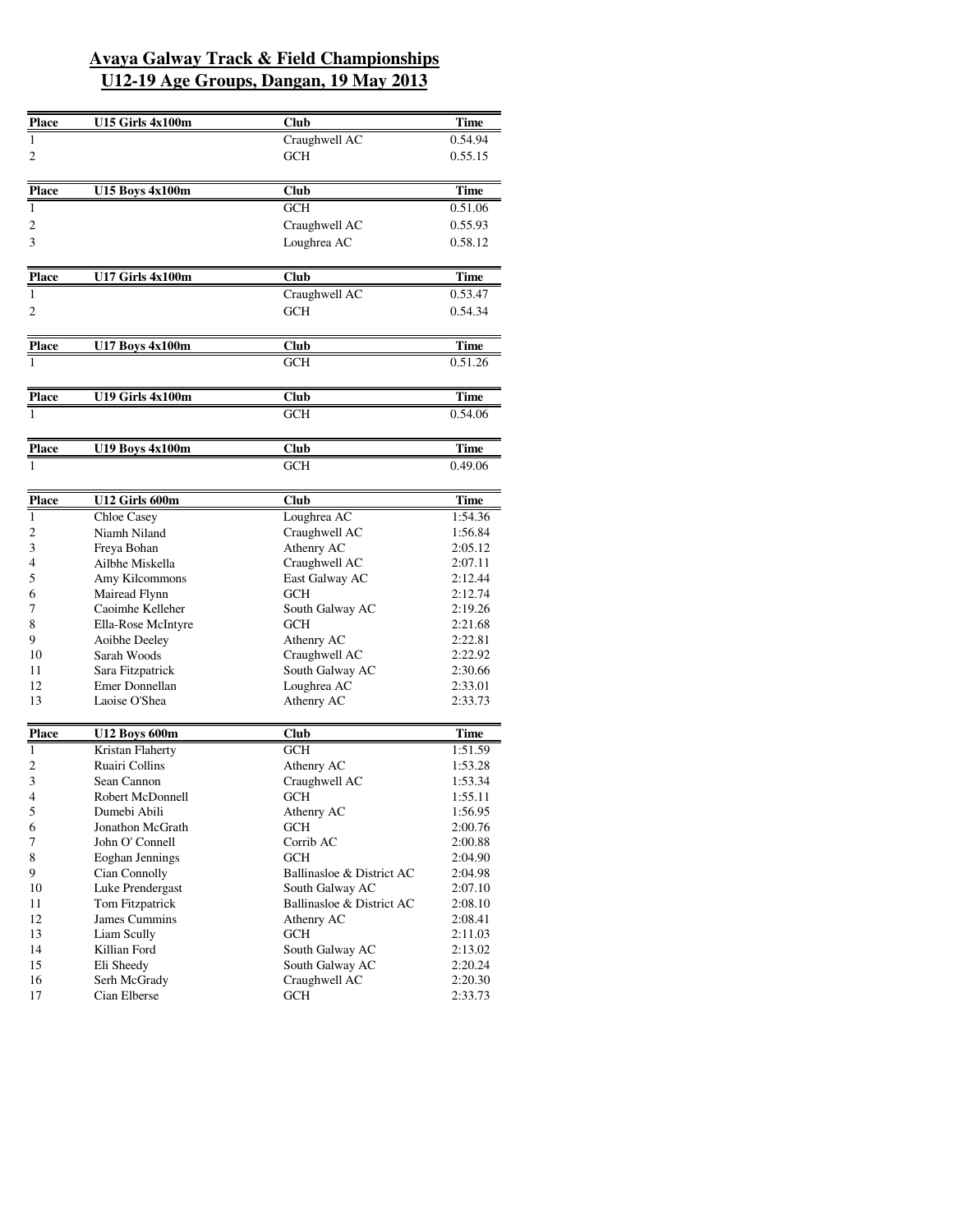| <b>Place</b>             | U13 Girls 600m          | <b>Club</b>               | Time        |
|--------------------------|-------------------------|---------------------------|-------------|
| $\mathbf{1}$             | Laoise Geraghty         | GCH                       | 1:44.36     |
| 2                        | Finola Kelly            | Craughwell AC             | 1:57.36     |
| 3                        | Eimear O'Connell        | Corrib AC                 | 2:02.14     |
| 4                        | Róisin Colleran         | East Galway AC            | 2:02.77     |
| 5                        | Sarah Gilhooley         | Athenry AC                | 2:03.43     |
| 6                        | Alannah Keane           | East Galway AC            | 2:04.59     |
| 7                        | Miriam Greene           | GCH                       | 2:06.30     |
| 8                        | Sinéad Healy            | East Galway AC            | 2:08.50     |
|                          |                         |                           |             |
| 9                        | Emma Urquhart           | Craughwell AC             | 2:10.22     |
| 10                       | Catherine Noonan        | Craughwell AC             | 2:11.53     |
| 11                       | Kate Moran              | East Galway AC            | 2:13.29     |
| 12                       | Abigeal McNally         | Craughwell AC             | 2:15.50     |
| 13                       | Clare Treacy            | Craughwell AC             | 2:24.66     |
| 14                       | Tara Kealy              | Craughwell AC             | 2:25.42     |
| 15                       | Aisling Howe            | Corrib AC                 | 2:33.49     |
| <b>Place</b>             | <b>U13 Boys 600m</b>    | <b>Club</b>               | Time        |
| $\mathbf{1}$             | <b>Brandon</b> Lee      | Athenry AC                | 1:47.62     |
| 2                        | Rian Oates              | GCH                       | 1:51.58     |
| 3                        | Stephen Flatherty-Kelly | GCH                       | 1:52.80     |
|                          | Patrick Noonan          | Craughwell AC             |             |
| 4                        |                         |                           | 1:57.88     |
| 5                        | James Burke             | Ballinasloe & District AC | 1:59.77     |
| 6                        | Vincent Boyle           | Craughwell AC             | 1:59.99     |
| 7                        | Darragh Quinn           | Loughrea AC               | 2:01.67     |
| 8                        | Oisin Shannon           | Craughwell AC             | 2:03.98     |
| 9                        | Sean Noonan             | Craughwell AC             | 2:04.13     |
| 10                       | Christian Mullen        | Athenry AC                | 2:06.83     |
| 11                       | Aaron Browne            | GCH                       | 2:07.84     |
| 12                       | Naoise Faherty          | <b>GCH</b>                | 2:08.15     |
| 13                       | Darragh O'Connor        | Craughwell AC             | 2:08.18     |
| 14                       | Rowan Harley            | Ballinasloe & District AC | 2:13.46     |
| <b>Place</b>             | U14 Girls 800m          | <b>Club</b>               | Time        |
| $\mathbf{1}$             |                         |                           |             |
|                          | Aoife Sheehy            | GCH                       | 2:36.89     |
| 2                        | Laura Nally             | GCH                       | 2:40.17     |
| 3                        | Dearbhla Cronin         | Athenry AC                | 2:45.93     |
| 4                        | Aisling Kenny           | Athenry AC                | 2:50.64     |
| 5                        | Niame Whyte             | East Galway AC            | 2:58.45     |
| <b>Place</b>             | <b>U14 Boys 800m</b>    | <b>Club</b>               | <b>Time</b> |
| $\mathbf{1}$             | Oisin Lyons             | Craughwell AC             | 2:21.89     |
| 2                        | Rory Murray             | <b>GCH</b>                | 2:22.93     |
| 3                        | Dylan Corr              | GCH                       | 2:23.42     |
| $\overline{\mathcal{A}}$ |                         |                           | 2:26.11     |
|                          | Luke Finn               | Craughwell AC             |             |
| 5                        | Luke Evans              |                           | 2:43.80     |
| 6                        |                         | Craughwell AC             | 2:52.45     |
| 7                        | Liam Lydon              | Corrib AC                 | 2:53.97     |
| 8                        | Kevin McCormack         | East Galway AC            | 2:57.01     |
| 9                        | Liam Lally              | East Galway AC            | 3:00.50     |
| 10                       | <b>Brian O'Malley</b>   | <b>GCH</b>                | 3:00.64     |
| 11                       | Jamie Finn              | South Galway AC           | 3:00.75     |
| 12                       | Michael Healy           | GCH                       | 3:23.56     |
| <b>Place</b>             | U15 Girls 800m          | Club                      | Time        |
| 1                        | Sarah McDonnell         | GCH                       | 2:25.63     |
| $\sqrt{2}$               | Dearbhaile Walshe       | Craughwell AC             | 2:39.92     |
| 3                        | Maeve Hughes            | GCH                       | 2:45.21     |
|                          |                         |                           |             |
| 4                        | Laoise Collins          | Athenry AC                | 3:17.25     |
| <b>Place</b>             | <b>U15 Boys 800m</b>    | Club                      | Time        |
| $\mathbf{1}$             | Oisin Faherty           | <b>GCH</b>                | 2:19.61     |
| 2                        | <b>Ben Garrard</b>      | Craughwell AC             | 2:21.99     |
| 3                        | Brian Burke             | Ballinasloe & District AC | 2:30.00     |
|                          |                         |                           |             |
| <b>Place</b>             | U16/17 Girls 800m       | Club                      | <b>Time</b> |
| 1                        | Ann Moroney             | <b>GCH</b>                | 2:36.01     |
| $\overline{c}$           | Ellie-Mae Sutton        | <b>GCH</b>                | 2:42.18     |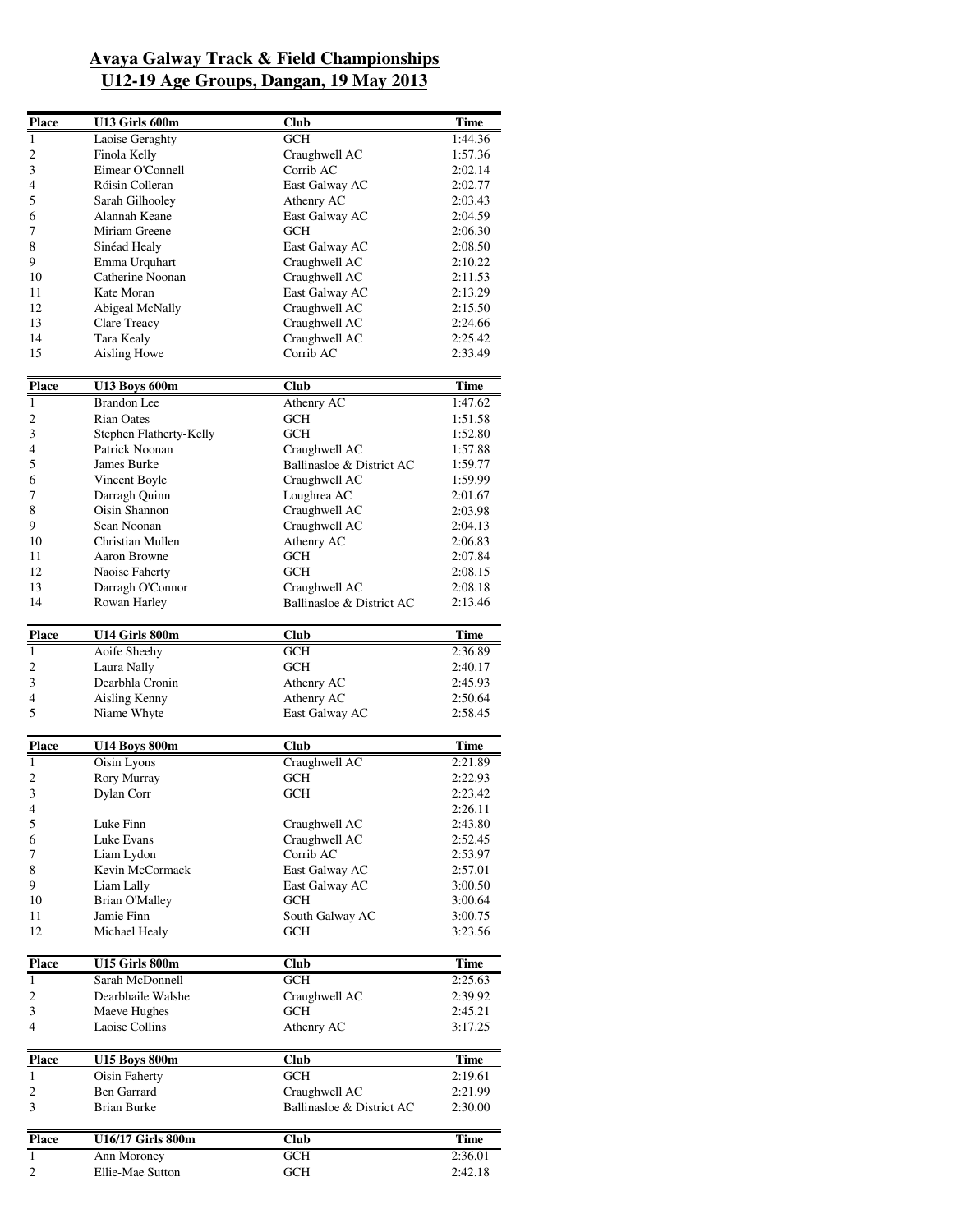| 3              | Sinead O'Regan         | GCH                       | 2:49.74     |
|----------------|------------------------|---------------------------|-------------|
| $\overline{4}$ | Eve Sheridan           | <b>GCH</b>                | 2:58.41     |
|                |                        |                           |             |
| <b>Place</b>   | U16/17 Boys 800m       | Club                      | Time        |
| $\mathbf{1}$   | David Brown            | Loughrea AC               | 2:16.10     |
| 2              | Keith Whyte            | GCH                       | 2:31.66     |
| 3              | <b>James Delaney</b>   | Craughwell AC             | 2:37.27     |
| 4              | Andrew O'Boyle         | Craughwell AC             | 2:41.51     |
| 5              | Gary Finn              | South Galway AC           | 2:43.47     |
|                |                        |                           |             |
| <b>Place</b>   | U18/19 Girls 800m      | Club                      | Time        |
| 1              | Maeve Brannigan        | GCH                       | 2:17.31     |
| Guest          | Michelle Maher         | <b>GCH</b>                | 2:21.46     |
|                |                        |                           |             |
| <b>Place</b>   | <b>U14 Girls 1500m</b> | <b>Club</b>               | <b>Time</b> |
| $\mathbf{1}$   | Aoife Sheehy           | <b>GCH</b>                | 5:18.53     |
| 2              | Arlene Earls           | Loughrea AC               | 5:18.86     |
| 3              | Rachel Dowd            | East Galway AC            |             |
| 4              | Niamh Whyte            | East Galway AC            |             |
| 5              | Ailish Ryan            | East Galway AC            |             |
| 6              | Niamh Coughlan         | East Galway AC            |             |
| 7              | Ailíse Fahy            | East Galway AC            |             |
| <b>Place</b>   | <b>U14 Boys 1500m</b>  | Club                      | <b>Time</b> |
| $\mathbf{1}$   | <b>Oisin Lyons</b>     | Craughwell AC             | 5:06.90     |
| 2              | Shane Donnellan        | Loughrea AC               | 5:34.94     |
| 3              | Luke Finn              | Craughwell AC             | 5:37.54     |
| 4              | Liam Lally             | East Galway AC            |             |
| <b>Place</b>   | <b>U15 Girls 1500m</b> | <b>Club</b>               | <b>Time</b> |
| $\mathbf{1}$   | Shannon Lee            | Athenry AC                | 5:11.88     |
| 2              | Dearbhaile Walshe      | Craughwell AC             | 5:38.07     |
|                |                        |                           |             |
| <b>Place</b>   | <b>U15 Boys 1500m</b>  | <b>Club</b>               | Time        |
| 1              | <b>Brian Burke</b>     | Ballinasloe & District AC | 4:59.61     |
| <b>Place</b>   | U16/17 Girls 1500m     | Club                      | <b>Time</b> |
| 1              | Ellie-Mae Sutton       | <b>GCH</b>                |             |
|                |                        |                           |             |
| <b>Place</b>   | U16/17 Boys 1500m      | <b>Club</b>               | <b>Time</b> |
| $\mathbf{1}$   | <b>Oisin Doyle</b>     | Craughwell AC             | 4:54.03     |
| 2              | Niall Kenny            | Athenry AC                | 5:02.80     |
| 3              | Diarmuid Harvey        | Craughwell AC             | 5:33.38     |
|                |                        |                           |             |
| <b>Place</b>   | U18/19 Boys 1500m      | Club                      | <b>Time</b> |
| 1              | Jack Geoghegan         | Corrib AC                 | 4:57.45     |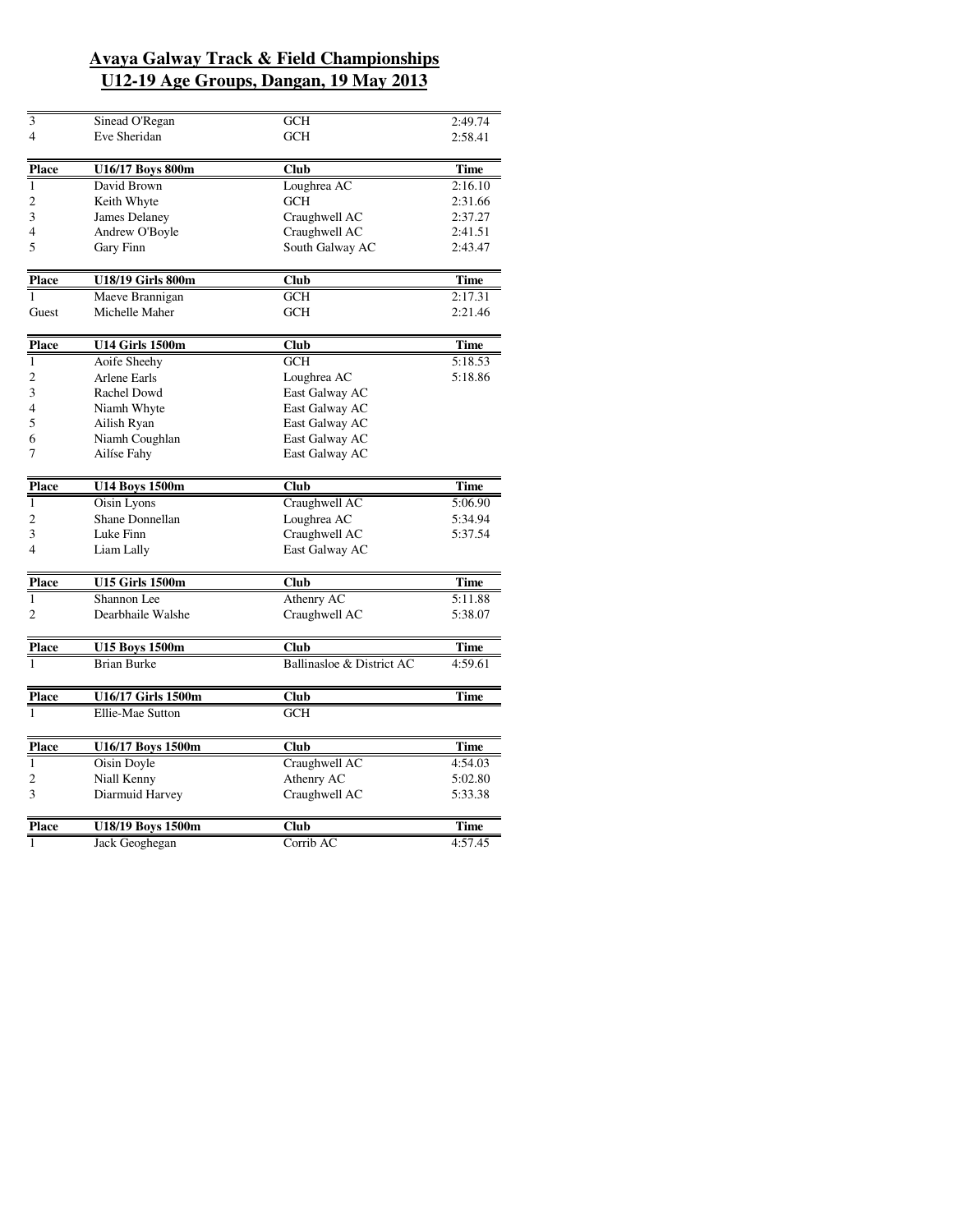| <b>Place</b> | U12 Girls 60m               | Club                          | Heat           | Wind                                     | Final        | Wind               |
|--------------|-----------------------------|-------------------------------|----------------|------------------------------------------|--------------|--------------------|
| $\mathbf{1}$ | Niamh Niland                | Craughwell AC                 | 3              | $+1.5$ m/s                               | 9.05         | $+1.3$ m/s         |
| 1            | Debbie Taido                | <b>GCH</b>                    | $\mathbf{1}$   | $+1.8$ m/s                               | 9.05         |                    |
| 3            | Aoibhe Deeley               | Athenry AC                    | 3              | $+1.5$ m/s                               | 9.42         |                    |
| 4            | Zoe Moore                   | <b>GCH</b>                    | 4              | $+2.1 \text{ m/s}$                       | 9.43         |                    |
| 5            | Mia Waters                  | Craughwell AC                 | 4              | $+2.1$ m/s                               | 9.50         |                    |
| 6            | Lenagh Gilligan             | Craughwell AC                 | 1              | $+1.8$ m/s                               | 9.65         |                    |
| 7            | Caoimhe Gilligan            | Craughwell AC                 | 2              | $+1.0$ m/s                               | 9.90         |                    |
| 8            | Elaine Dolphin              | South Galway AC               | $\overline{2}$ | $+1.0$ m/s                               | 9.95         |                    |
| <b>Place</b> | U12 Boys 60m                | <b>Club</b>                   | <b>Heat</b>    | Wind                                     | Final        | Wind               |
| $\mathbf{1}$ | Ufuoma Obodo                | Athenry AC                    | 9.16           | $+0.4$ m/s                               | 8.89         | $+1.6$ m/s         |
| 2            | Robert McDonnell            | GCH                           | 9.13           | $+2.2$ m/s                               | 8.90         |                    |
| 3            | Jonathon McGrath            | <b>GCH</b>                    | 9.21           | $+1.5$ m/s                               | 9.00         |                    |
| 4            | Dumebi Abili                | Athenry AC                    | 9.44           | $+2.2$ m/s                               | 9.02         |                    |
| 5            | Kristan Flaherty            | <b>GCH</b>                    | 9.24           | $+0.4$ m/s                               | 9.13         |                    |
|              | Ruairi Collins              | Athenry AC                    | 9.39           | $+1.5$ m/s                               | 9.28         |                    |
| 6            |                             |                               |                |                                          |              |                    |
| 7<br>8       | Shea Hennessy<br>Eli Sheedy | Athenry AC<br>South Galway AC | 9.37<br>9.52   | $+1.1 \text{ m/s}$<br>$+1.1 \text{ m/s}$ | 9.33<br>9.42 |                    |
|              |                             |                               |                |                                          |              |                    |
| <b>Place</b> | U13 Girls 80m               | <b>Club</b>                   | Heat           |                                          | Final        | Wind               |
| $\mathbf{1}$ | Laoise Geraghty             | GCH                           | 11.17          | $+1.6$ m/s                               | 11.08        | $+0.5$ m/s         |
| 2            | Siona Lawless               | Craughwell AC                 | 11.87          | $+1.8$ m/s                               | 11.65        |                    |
| 3            | Alison Leahy                | Craughwell AC                 | 11.82          | $+1.8$ m/s                               | 11.82        |                    |
| 4            | Andrea Trill                | <b>GCH</b>                    | 12.12          | $+1.4 \text{ m/s}$                       | 11.90        |                    |
| 5            | Mary Duggan                 | <b>GCH</b>                    | 12.12          | $+0.4$ m/s                               | 11.99        |                    |
| 6            | Claire Broderick            | Craughwell AC                 | 12.15          | $+1.4 \text{ m/s}$                       | 12.54        |                    |
| 7            | Roisin Hansbury             | Craughwell AC                 | 12.62          | $+1.6$ m/s                               | 12.56        |                    |
| 8            | Carol Allison               | Loughrea AC                   | 12.75          | $+0.4$ m/s                               | 12.84        |                    |
| <b>Place</b> | U13 Boys 80m                | <b>Club</b>                   | Heat           |                                          | Final        | Wind               |
| $\mathbf{1}$ | <b>Brandon</b> Lee          | Athenry AC                    | 11.36          | $+1.2$ m/s                               | 11.36        | $+0.4$ m/s         |
| 2            | Shane Jennings              | Ballinasloe & District AC     | 11.54          | $+1.8$ m/s                               | 11.40        |                    |
| 3            | Oisin Shannon               | Craughwell AC                 | 11.52          | $+1.2 \text{ m/s}$                       | 11.63        |                    |
| 4            | Naoise Faherty              | GCH                           | 11.97          | $+1.0$ m/s                               | 11.83        |                    |
| 5            | Stephen Flatherty-Kelly     | <b>GCH</b>                    | 11.92          | $+1.8$ m/s                               | 11.85        |                    |
| 6            | Aaron Browne                | <b>GCH</b>                    | 12.12          | $+1.8$ m/s                               | 12.23        |                    |
| 7            | Vincent Boyle               | Craughwell AC                 | 12.26          | $+1.0$ m/s                               | 12.48        |                    |
| 8            | <b>Eoghan Hanley</b>        | South Galway AC               | 12.64          | $+1.8$ m/s                               | 12.79        |                    |
|              |                             |                               |                |                                          |              |                    |
| <b>Place</b> | U14 Girls 80m               | <b>Club</b>                   | Heat           |                                          | Final        | Wind               |
| 1            | Caoimhe O'Donoghue          | Craughwell AC                 |                |                                          | 11.25        | $+1.5$ m/s         |
| 2            | Niamh Hannon                | Athenry AC                    |                |                                          | 11.36        |                    |
| 3            | Lorraine Delaney            | Craughwell AC                 |                |                                          | 11.59        |                    |
| 4            | Lane 8                      |                               |                |                                          | 12.05        |                    |
| 5            | Lane 6                      |                               |                |                                          | 12.15        |                    |
| 6            | Lane 4                      |                               |                |                                          | 12.26        |                    |
| 7            | Lane 5                      |                               |                |                                          | 13.05        |                    |
| <b>Place</b> | <b>U14 Boys 80m</b>         | <b>Club</b>                   | <b>Heat</b>    |                                          | Final        | Wind               |
| $\mathbf{1}$ | Dylan Corr                  | <b>GCH</b>                    |                |                                          | 10.73        | $+1.1 \text{ m/s}$ |
| 2            | Cian Waters                 | Craughwell AC                 |                |                                          | 10.86        |                    |
| 3            | Eoin Conaghan               | Loughrea AC                   |                |                                          | 11.37        |                    |
| 4            | Lane 8                      |                               |                |                                          | 11.62        |                    |
| 5            | Lane 4                      |                               |                |                                          | 11.81        |                    |
| 6            | Lane 3                      |                               |                |                                          | 12.02        |                    |
|              |                             |                               |                |                                          |              |                    |

 $7 \qquad \qquad$  Lane 5 12.53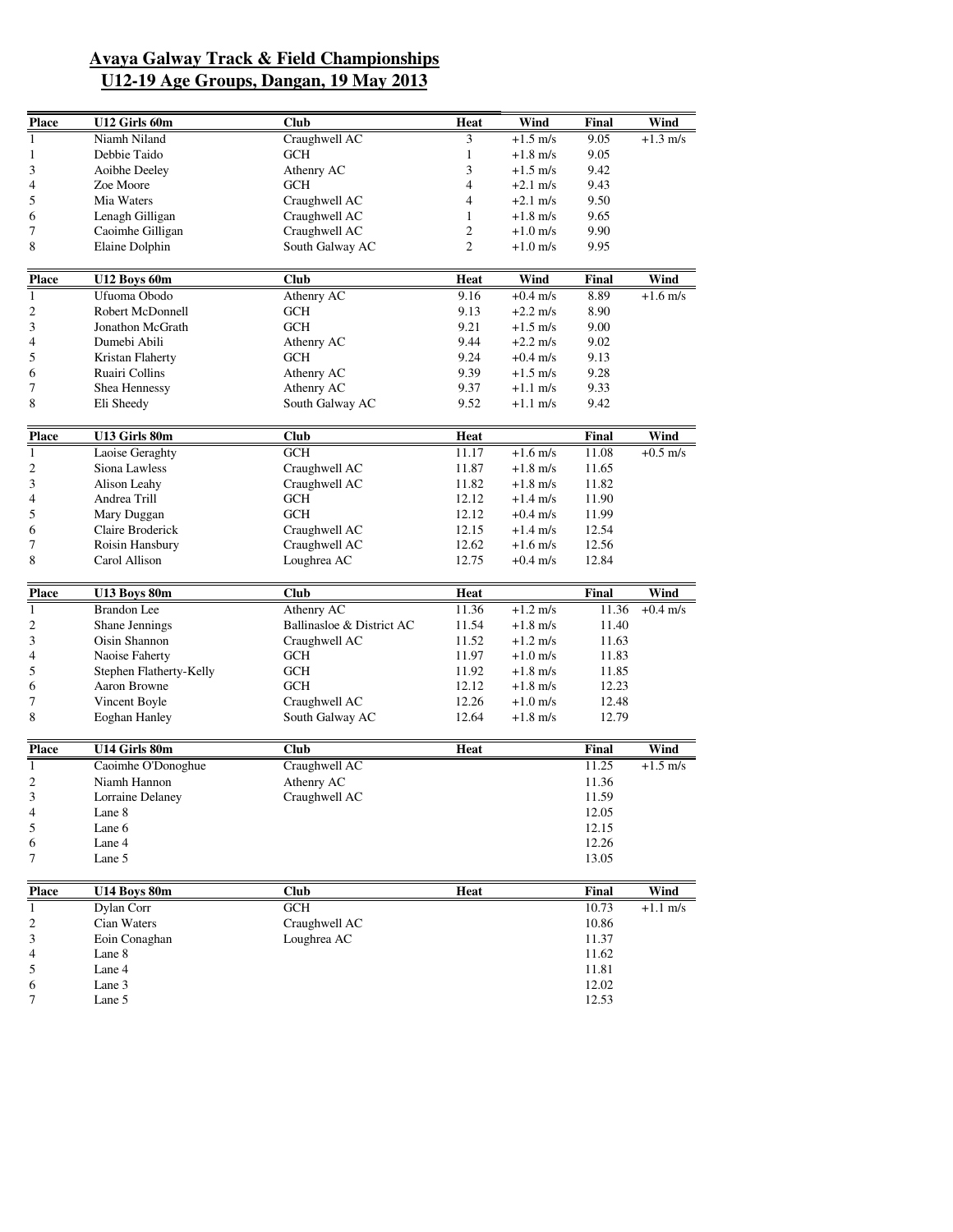| <b>Place</b>     | U15 Girls 100m           | Club                       | Heat        | Wind               | Final          | Wind       |
|------------------|--------------------------|----------------------------|-------------|--------------------|----------------|------------|
| $\mathbf{1}$     | Michelle Duggan          | Craughwell AC              | 13.50       | $+1.4$ m/s         | 13.18          | $+1.2$ m/s |
| $\boldsymbol{2}$ | Sallyann O'Malley        | GCH                        | 13.55       | $+1.4 \text{ m/s}$ | 13.62          |            |
| 3                | Roisin Flynn             | <b>GCH</b>                 | 14.12       | $+1.9$ m/s         | 13.96          |            |
| 4                | Hannagh Byrne            | South Galway AC            | 14.62       | $+1.9$ m/s         | 14.72          |            |
| 5                | Lucy Deely               | Ballinasloe & District AC  | 14.94       | $+1.9$ m/s         | 14.78          |            |
| 6                | Mary Dunphy              | Craughwell AC              | 14.47       | $+1.4$ m/s         | 14.79          |            |
| 7                | <b>Aishling Hall</b>     | Ballinasloe & District AC  | 14.84       | $+1.4 \text{ m/s}$ | 14.83          |            |
| 8                | Eimear Loughnane         | Craughwell AC              | 14.50       | $+1.9$ m/s         | 14.93          |            |
| <b>Place</b>     | <b>U15 Boys 100m</b>     | <b>Club</b>                | Heat        |                    | Final          | Wind       |
| 1                | Cillian Dolan            | Craughwell AC              |             |                    | 12.44          | $+1.5$ m/s |
| $\boldsymbol{2}$ | <b>Jack Dempsey</b>      | <b>GCH</b>                 |             |                    | 12.48          |            |
| 3                | Sean Kilmartin           | <b>GCH</b>                 |             |                    | 12.52          |            |
| 4                | Lane 2                   |                            |             |                    | 12.54          |            |
| 5                | Lane 1                   |                            |             |                    | 13.56          |            |
| 6                | Lane 4                   |                            |             |                    | 14.26          |            |
| 7                | Lane 5                   |                            |             |                    | 15.52          |            |
| <b>Place</b>     | U16 Girls 100m           | Club                       | <b>Heat</b> |                    | Final          | Wind       |
| $\mathbf{1}$     | Cathy McDonnell          | East Galway AC             |             |                    | 14.43          | $+1.8$ m/s |
| $\boldsymbol{2}$ | Sinead O'Regan           | <b>GCH</b>                 |             |                    | 14.79          |            |
| 3                | Eve Sheridan             | <b>GCH</b>                 |             |                    | 15.19          |            |
| 4                | Lane 3                   |                            |             |                    | 15.61          |            |
| <b>Place</b>     | <b>U16 Boys 100m</b>     | <b>Club</b>                | <b>Heat</b> |                    | Final          | Wind       |
| $\mathbf{1}$     | Aaron O'Halloran         | <b>GCH</b>                 |             |                    | 12.39          | $+0.9$ m/s |
| $\boldsymbol{2}$ | David Brown              | Loughrea AC                |             |                    | 12.63          |            |
| 3                | Jordan Connaughton       | Craughwell AC              |             |                    | 13.20          |            |
| 4                | Lane 7                   |                            |             |                    | 13.40          |            |
| 5                | Lane 4                   |                            |             |                    | 13.59          |            |
| <b>Place</b>     | <b>U17 Girls 100m</b>    | <b>Club</b>                | Heat        | Wind               | Final          | Wind       |
| $\overline{1}$   | Laura-Ann Costello       | <b>GCH</b>                 | 12.38       | $-0.4$ m/s         | 12.31          | $+0.6$ m/s |
| $\mathfrak{2}$   | Sinead Treacy            | Craughwell AC              | 12.82       | $-0.4$ m/s         | 12.62          |            |
| 3                | Olaide Ajayi-Taiwo       | <b>GCH</b>                 | 13.25       | $+1.3$ m/s         | 13.50          |            |
| $\overline{4}$   | Lane 7                   |                            |             |                    | 14.72          |            |
|                  | Maeve Farrell            | Loughrea AC                | 13.80       | $-0.4$ m/s         |                |            |
|                  | Ellen Fitzpatrick        | Craughwell AC<br>Corrib AC | 14.10       | $+1.3$ m/s         |                |            |
|                  | Katharina Baron          |                            | 14.42       | $+1.3$ m/s         |                |            |
| <b>Place</b>     | <b>U17 Boys 100m</b>     | Club                       |             |                    | Final          | Wind       |
| $\mathbf{1}$     | Conor Duggan             | Craughwell AC              |             |                    | 11.58          | $+1.6$ m/s |
| 2                | Aidan Conneely           | <b>GCH</b>                 |             |                    | 11.75          |            |
| $\mathfrak{Z}$   | Samuel Samson            | <b>GCH</b>                 |             |                    | 11.92          |            |
| 4                | Lane 2                   |                            |             |                    | 11.93          |            |
| 5                | Lane 4                   |                            |             |                    | 12.45<br>13.06 |            |
| 6                | Lane 8                   |                            |             |                    |                |            |
| <b>Place</b>     | <b>U18/19 Girls 100m</b> | Club                       |             |                    | Final          | Wind       |
| $\mathbf{1}$     | Alanna Lally             | GCH                        |             |                    | 12.79          | $+0.2$ m/s |
| $\overline{c}$   | Roisin Dobey             | <b>GCH</b>                 |             |                    | 13.39          |            |
| 3                | Evette Kirwan            | Loughrea AC                |             |                    | 13.96          |            |
| 4                | Solange Varanda          | <b>GCH</b>                 |             |                    | 14.40          |            |
| 5                | Soumaya Diagraseouba     | <b>GCH</b>                 |             |                    | 14.52          |            |
| <b>Place</b>     | <b>U18/19 Boys 100m</b>  | Club                       |             |                    | Final          | Wind       |
| $\mathbf{1}$     | James Mitchell           | GCH                        |             |                    | 11.81          | $+0.0$ m/s |
| $\overline{c}$   | Owen McDonnell           | <b>GCH</b>                 |             |                    | 12.22          |            |
| 3                | Janic Schulte            | Loughrea AC                |             |                    | 12.30          |            |
| 4                | Lane 6                   |                            |             |                    | 12.75          |            |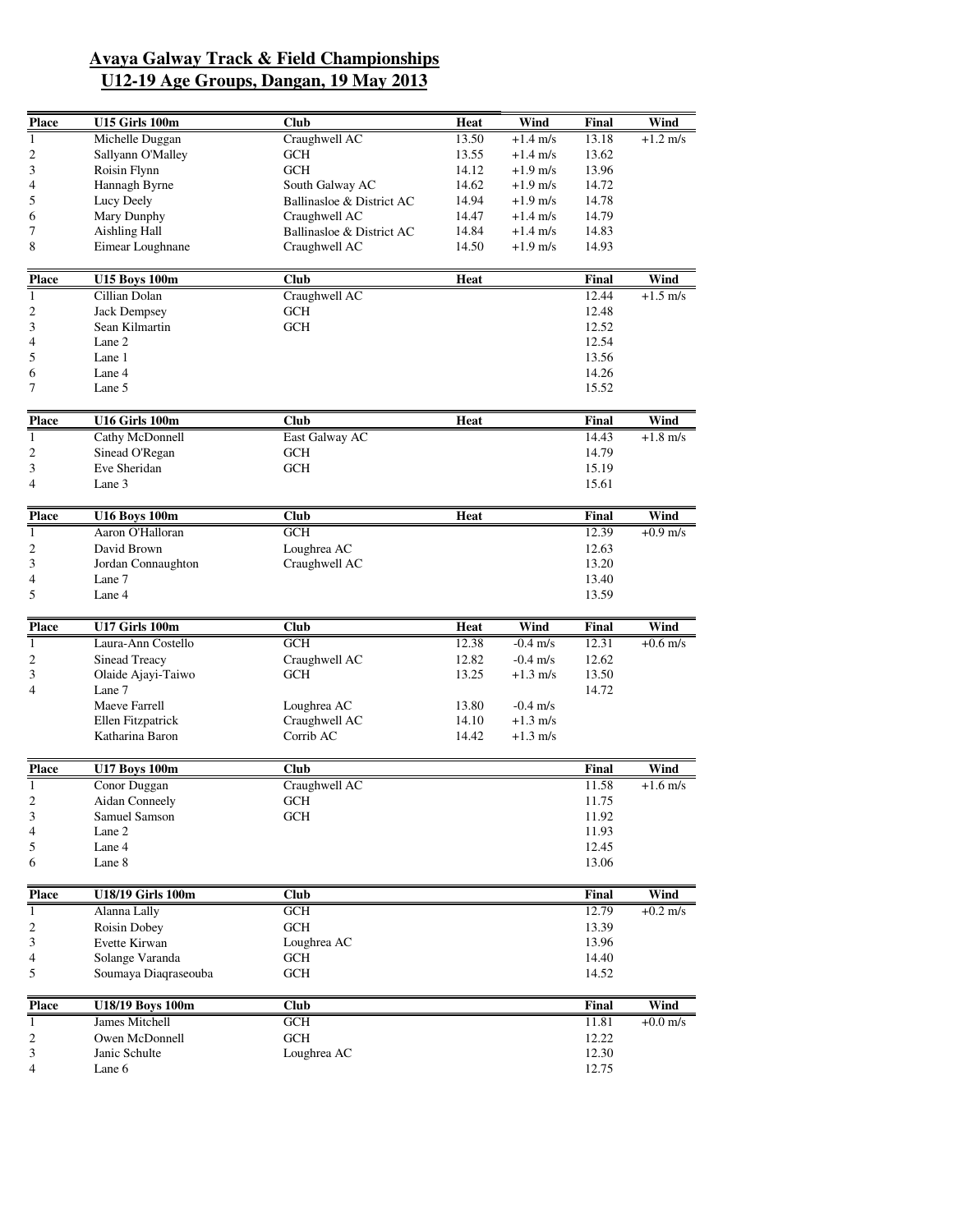| <b>Place</b>   | <b>U14 Girls 200m</b>          | <b>Club</b>       | Time           | Wind               |
|----------------|--------------------------------|-------------------|----------------|--------------------|
| $\mathbf{1}$   | Emma Reynolds                  | Loughrea AC       | 28.67          | $-0.7$ m/s         |
| 2              | Jean Brennan                   | <b>GCH</b>        | 29.28          |                    |
| 3              | Laura Nally                    | <b>GCH</b>        | 29.42          |                    |
| 4              | Lane 6                         |                   | 29.59          |                    |
| 5              | Lane 2                         |                   | 30.09          |                    |
| 6              | Lane 4                         |                   | 32.94          |                    |
| <b>Place</b>   | <b>U14 Boys 200m</b>           | <b>Club</b>       | <b>Time</b>    | <b>Wind</b>        |
| $\mathbf{1}$   | Oisin Lyons                    | Craughwell AC     | 28.97          | $-1.1$ m/s         |
| 2              | Stephen Doran                  | Loughrea AC       | 30.31          |                    |
| 3              | Luke Finn                      | Craughwell AC     | 32.28          |                    |
| 4              | Lane 4                         |                   | 34.20          |                    |
|                |                                |                   |                |                    |
| <b>Place</b>   | <b>U15 Girls 200m</b>          | Club              | <b>Time</b>    | Wind               |
| $\mathbf{1}$   | Michelle Duggan                | Craughwell AC     | 27.61          | $-1.1$ m/s         |
| 2              | Roisin Flynn                   | <b>GCH</b>        | 28.41          |                    |
| 3              | Sarah McDonnell                | <b>GCH</b>        | 28.52          |                    |
| 4              | Lane 7                         |                   | 30.02          |                    |
| 5              | Lane 6                         |                   | 30.51          |                    |
| <b>Place</b>   | <b>U15 Boys 200m</b>           | <b>Club</b>       | <b>Time</b>    | Wind               |
| $\mathbf{1}$   | <b>Oisin Faherty</b>           | <b>GCH</b>        | 25.79          | $-1.5$ m/s         |
| 2              | <b>Jack Dempsey</b>            | <b>GCH</b>        | 26.36          |                    |
| 3              | Sean Kilmartin                 | <b>GCH</b>        | 26.37          |                    |
| 4              | Lane 5                         |                   | 27.34          |                    |
| 5              | Lane 6                         |                   | 30.23          |                    |
| 6              | Lane 8                         |                   | 33.44          |                    |
| 7              | Lane 4                         |                   | 35.16          |                    |
| <b>Place</b>   | U16/17 Girls 200m              | <b>Club</b>       | <b>Time</b>    | Wind               |
| $\overline{1}$ | Laura-Ann Costello             | GCH               | 25.83          | $-0.8 \text{ m/s}$ |
| 2              | Sinead Treacy                  | Craughwell AC     | 26.19          |                    |
| 3              | Tara McNally                   | Craughwell AC     | 26.82          |                    |
| 4              | Lane 5                         |                   | 30.40          |                    |
| 5              | Lane 3                         |                   | 30.75          |                    |
| 6              | Lane 2                         |                   | 33.03          |                    |
| <b>Place</b>   | U16/17 Boys 200m               | <b>Club</b>       | Final          | Wind               |
| $\mathbf{1}$   |                                | Craughwell AC     | 23.75          |                    |
|                | Conor Duggan<br>Aidan Conneely |                   |                | $-0.6$ m/s         |
| 2              | Samuel Samson                  | GCH<br><b>GCH</b> | 23.92          |                    |
| 3<br>4         | Lane 2                         |                   | 24.18<br>24.25 |                    |
| 5              | Lane 8                         |                   | 25.51          |                    |
| 6              | Lane 7                         |                   | 26.13          |                    |
| $\tau$         | Lane 6                         |                   | 26.78          |                    |
|                |                                |                   |                |                    |
| <b>Place</b>   | <b>U18/19 Girls 200m</b>       | Club              | Final          | Wind               |
| $\mathbf{1}$   | Roisin Dobey                   | <b>GCH</b>        | 27.43          | $-0.8$ m/s         |
| 2              | Solange Diooo                  | <b>GCH</b>        | 28.95          |                    |
| 3              | Soumaya Diaqraseouba           | <b>GCH</b>        | 30.80          |                    |
| 4              | Lane 5                         |                   | 31.27          |                    |
| <b>Place</b>   | U18/19 Boys 200m               | Club              | Final          | Wind               |
| $\mathbf{1}$   | Caomhan Conaghan               | Loughrea AC       | 24.54          | $-1.0$ m/s         |
| 2              | Owen McDonnell                 | <b>GCH</b>        | 24.55          |                    |
| 3              | Jack Geoghegan                 | Corrib AC         | 25.47          |                    |
|                |                                |                   |                |                    |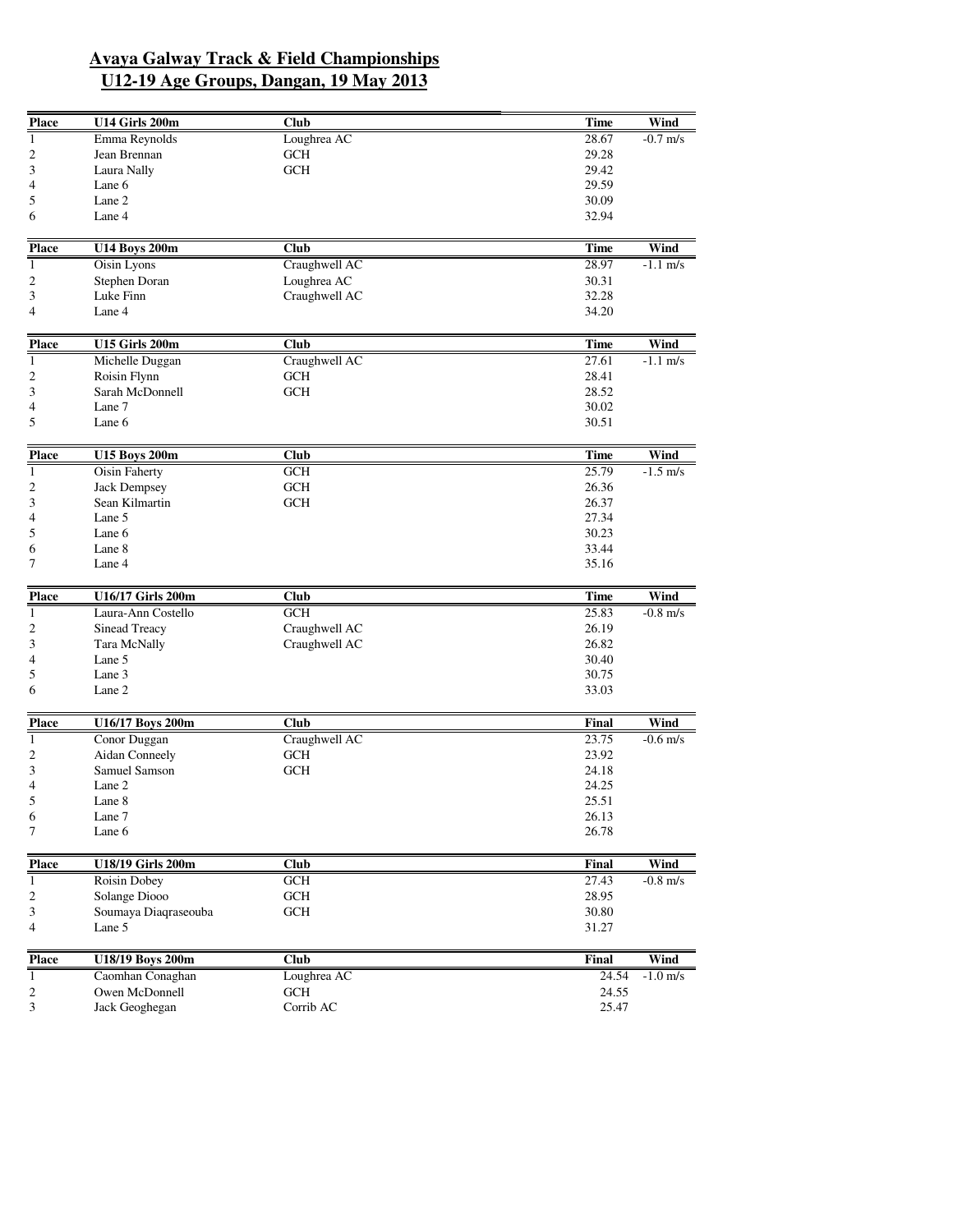| <b>Place</b>   | U16/17 Boys 400m              | Club                     |                |            | Time        | Wind       |
|----------------|-------------------------------|--------------------------|----------------|------------|-------------|------------|
| $\mathbf{1}$   | Samuel Samson                 | <b>GCH</b>               |                |            | 0:52.88     | $+0.4$ m/s |
| 2              | Abdul Wahab                   | Tuam AC                  |                |            | 1:02.32     |            |
| 3              | Diarmuid Harvey               | Craughwell ac            |                |            | 1:19.06     |            |
| <b>Place</b>   | <b>U18/19 Girls 400m</b>      | <b>Club</b>              |                |            | Time        | Wind       |
| 1              | Alanna Lally                  | <b>GCH</b>               |                |            | 0:56.83     | $-0.3$ m/s |
| $\overline{c}$ | Elizabeth Maher               | <b>GCH</b>               |                |            | 1:01.09     |            |
| <b>Place</b>   | <b>U18/19 Boys 400m</b>       | <b>Club</b>              |                |            | <b>Time</b> | Wind       |
| $\mathbf{1}$   | Nicholas Sheehan              | Craughwell AC            |                |            | 0:51.09     | $+0.4$ m/s |
| $\overline{c}$ | Jack Geoghegan                | Corrib AC                |                |            | 1:03.03     |            |
| <b>Place</b>   | <b>U13 Girls 60m Hurdles</b>  | <b>Club</b>              |                |            | Time        | Wind       |
| 1              | Alison Leahy                  | Craughwell AC            |                |            | 12.27       | $+0.8$ m/s |
| $\overline{c}$ | Sarah Gilhooly                | Athenry AC               |                |            | 12.53       |            |
| 3              | Tara Slattery                 | Craughwell AC            |                |            | 12.54       |            |
| 4              | Lane 2                        |                          |                |            | 13.98       |            |
| 5              | Lane 1                        |                          |                |            | 15.18       |            |
| 6              | Lane 3                        |                          |                |            | 16.47       |            |
| <b>Place</b>   | <b>U13 Boys 60m Hurdles</b>   | <b>Club</b>              | Heat           |            | Final       | Wind       |
| $\mathbf{1}$   | <b>Brandon</b> Lee            | Athenry AC               | 1              | $-0.5$ m/s | 10.61       | $-1.0$ m/s |
| $\overline{c}$ | Oisin Shannon                 | Craughwell AC            | $\overline{c}$ | $-1.1$ m/s | 11.83       |            |
| 3              | Dean Treacy                   | Athenry AC               | $\overline{2}$ | $-1.1$ m/s | 12.26       |            |
| 4              | Lane 5                        | <b>GCH</b>               |                |            | 12.32       |            |
| 5              | Lane 4                        | <b>GCH</b>               |                |            | 12.93       |            |
| 6              | Lane 7<br>Diarmuid Kilcommins | <b>GCH</b><br><b>GCH</b> | 1              | $-0.5$ m/s | 14.03       |            |
|                | Paul McNally                  | <b>GCH</b>               | $\mathbf{1}$   | $-0.5$ m/s |             |            |
|                | Stephen Flaherty Kelly        | <b>GCH</b>               | 2              | $-1.1$ m/s |             |            |
| <b>Place</b>   | U14 Girls 75m Hurdles         | Club                     |                |            | Time        | Wind       |
| $\mathbf{1}$   | Jean Brennan                  | <b>GCH</b>               |                |            | 13.03       | $+0.0$ m/s |
| 2              | Laura Cunningham              | Craughwell AC            |                |            | 15.32       |            |
| 3              | Aisling Kenny                 | Athenry AC               |                |            | 15.59       |            |
| 4              | Lane 3                        | Loughrea AC              |                |            | 16.46       |            |
| 5              | Lane 6                        |                          |                |            | 16.69       |            |
| <b>Place</b>   | U14 Boys 75m Hurdles          | <b>Club</b>              |                |            | Time        | Wind       |
| $\overline{1}$ | Cian Waters                   | Craughwell AC            |                |            | 13.15       | $+0.0$ m/s |
| <b>Place</b>   | U15 Girls 80m Hurdles         | <b>Club</b>              |                |            | Time        | Wind       |
| $\mathbf{1}$   | Michelle Duggan               | Craughwell AC            |                |            | 13.36       | $+0.3$ m/s |
| $\overline{c}$ | Sallyann O'Malley             | <b>GCH</b>               |                |            | 16.41       |            |
| <b>Place</b>   | U17 Girls 100m Hurdles        | <b>Club</b>              |                |            | <b>Time</b> | Wind       |
| 1              | Maeve Farrell                 | Loughrea AC              |                |            |             |            |
| <b>Place</b>   | <b>U17 Boys 100m Hurdles</b>  | <b>Club</b>              |                |            | <b>Time</b> | Wind       |
| 1              | Eoghan Dobey                  | <b>GCH</b>               |                |            |             |            |
| <b>Place</b>   | U18 Boys 100m Hurdles         | Club                     |                |            | <b>Time</b> | Wind       |
| $\mathbf{1}$   | James Fleming                 | <b>GCH</b>               |                |            | 15.49       | $+0.7$ m/s |
| $\mathfrak{2}$ | Henrique Nkolovata            | <b>GCH</b>               |                |            | 18.95       |            |
| <b>Place</b>   | <b>U19 Boys 110m Hurdles</b>  | Club                     |                |            | <b>Time</b> | Wind       |
|                | Janic Schulte                 | Loughrea AC              |                |            | 18.54       | $+0.3$ m/s |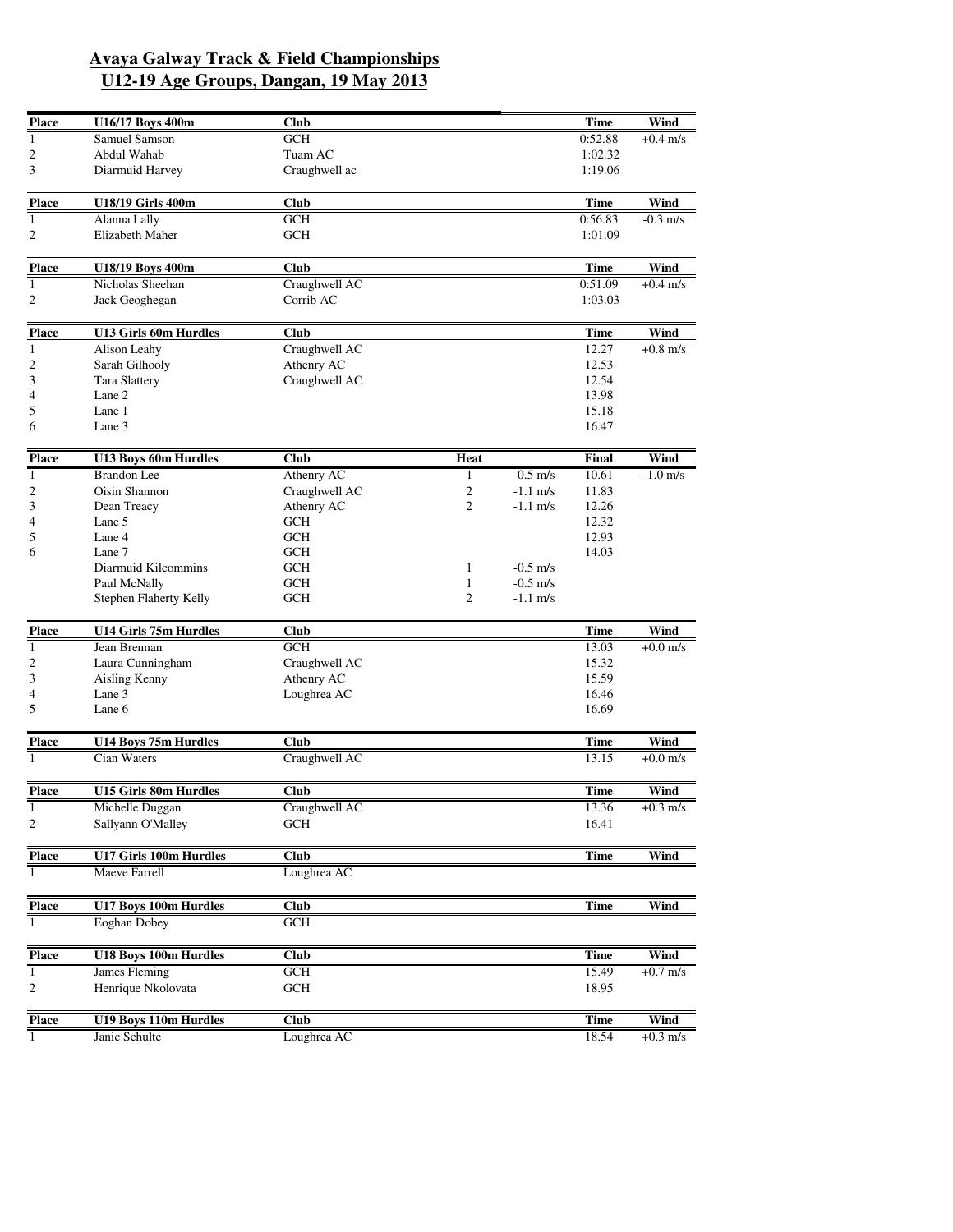| Final | Wind       |
|-------|------------|
| 40.79 | $+0.6$ m/s |
|       |            |
| Final | Wind       |
|       |            |
|       |            |
|       |            |
| Final | Wind       |
|       |            |
|       |            |
|       |            |
| Final | Wind       |
|       |            |
|       |            |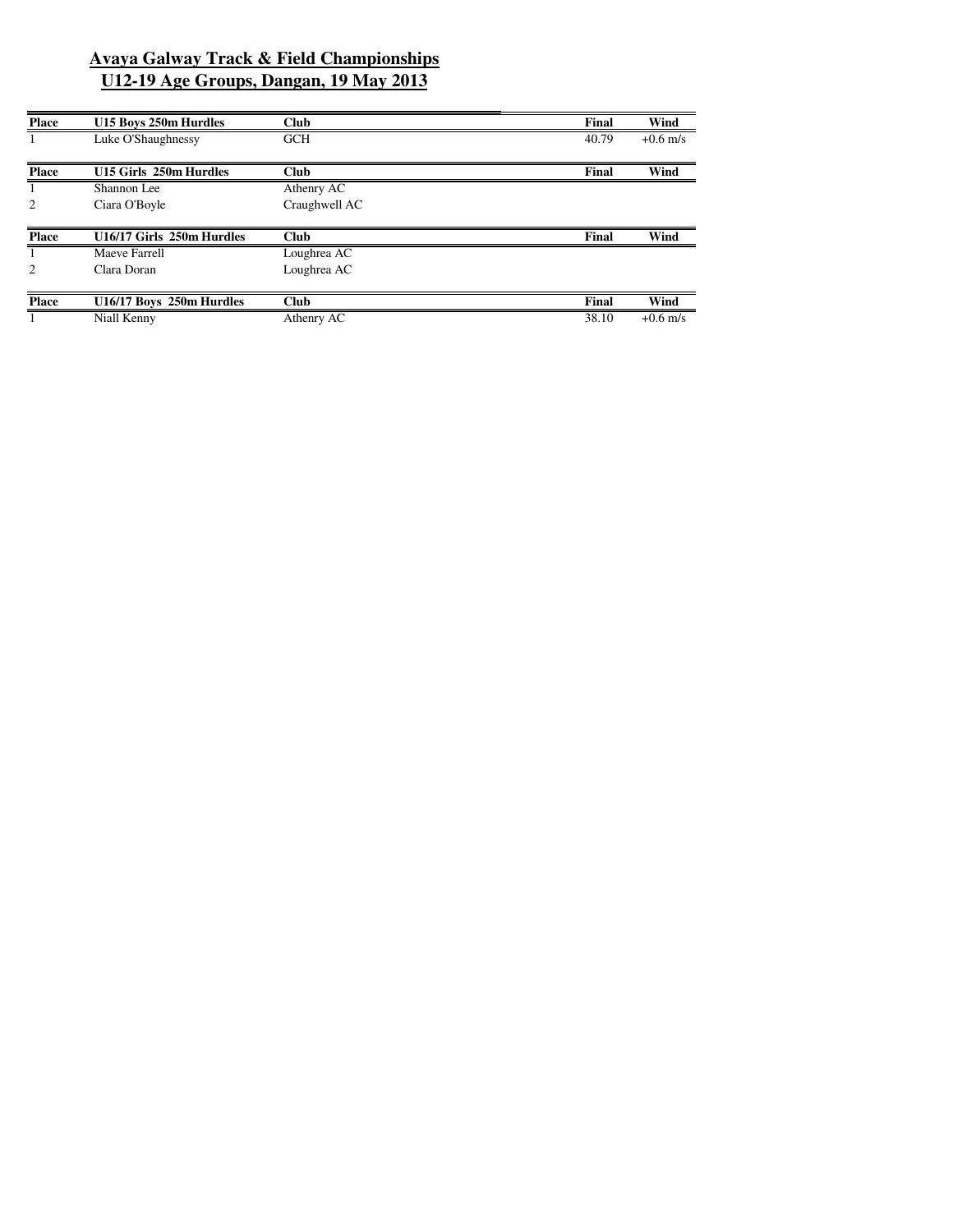| <b>Place</b>   | <b>U12 Girls Long Jump</b> | <b>Club</b>     | Jump1       | Jump2       | Jump3       | <b>Best</b> |
|----------------|----------------------------|-----------------|-------------|-------------|-------------|-------------|
| $\mathbf{1}$   | Lenagh Gilligan            | Craughwell AC   | 3.07        | 3.96        | 4.03        | 4.03        |
| 2              | Eva Kelly                  | Craughwell AC   | $\mathbf X$ | 3.58        | 3.69        | 3.69        |
| 3              | Mia Waters                 | Craughwell AC   | 3.47        | 3.51        | 3.59        | 3.59        |
| 4              | Freya Bohan                | Athenry AC      | 3.23        | 3.58        | 3.55        | 3.58        |
| 5              | Jane Trehy                 | Craughwell AC   | 3.41        | 3.48        | 3.50        | 3.50        |
| Guest          | Aoibhín Farrell            | Loughrea AC     | 3.43        | 3.37        | 3.49        | 3.49        |
| 6              | Zoe Moore                  | <b>GCH</b>      | 3.40        | 3.47        | 3.24        | 3.47        |
| 7              | Caoimhe Gilligan           | Craughwell AC   | 3.27        | 3.26        | 3.40        | 3.40        |
| Guest          | Emma Stewart               | Loughrea AC     | 2.80        | 3.36        | 3.08        | 3.36        |
| 8              | Niamh Niland               | Craughwell AC   | 3.26        | 3.24        | 3.19        | 3.26        |
| 9              | Eimear Mulveen             | Craughwell AC   | X           | 3.12        | 3.03        | 3.12        |
| 10             | Eilis Keogh                | Corrib AC       | 2.52        | 3.02        | 3.08        | 3.08        |
| 11             | Aoibhe Deeley              | Athenry AC      | 2.91        | 3.08        | 1.59        | 3.08        |
| 12             | Penny Wells                | Craughwell AC   | 3.05        | 2.80        | 3.07        | 3.07        |
| 13             | Elaine Dolphin             | South Galway AC | 3.07        | 2.95        | 3.01        | 3.07        |
| 14             | Sarah Woods                | Craughwell AC   | 2.87        | 3.07        | 2.89        | 3.07        |
| 15             | Mairead Flynn              | <b>GCH</b>      | 2.86        | 3.02        | 2.83        | 3.02        |
| 16             | <b>Bryna Milton</b>        | Craughwell AC   | 2.99        | 3.00        | 3.01        | 3.01        |
| 17             | Medb McCarthy              | East Galway AC  | 2.99        | 2.96        | 2.86        | 2.99        |
| 18             | Amy Kilcommons             | East Galway AC  | 2.78        | 2.90        | $\mathbf X$ | 2.90        |
| 19             | Caoimhe Dalton             | Craughwell AC   | 2.89        | 2.59        | 2.70        | 2.89        |
| 20             | Cara Oates                 | <b>GCH</b>      | X           | 2.45        | 2.84        | 2.84        |
| 21             | Sinead Lyons               | Athenry AC      | $\mathbf X$ | 2.66        | 2.81        | 2.81        |
| 22             | Eabha NiIarnain            | <b>GCH</b>      | 2.60        | 2.37        | 2.79        | 2.79        |
| 23             | Caoimhe Kelleher           | South Galway AC | 2.54        | 2.52        | 2.75        | 2.75        |
| 24             | Danielle Collins           | Athenry AC      | 2.72        | 2.70        | 2.61        | 2.72        |
| 25             | Shauna Finn                | South Galway AC | 2.69        | 2.72        | 2.62        | 2.72        |
| 26             | Maeve Dawson               | Craughwell AC   | 2.44        | 2.31        | 2.44        | 2.44        |
| 27             | Sara Fitzpatrick           | South Galway AC | 2.24        | 2.30        | 2.08        | 2.30        |
| 28             | Kirby Dooley               | Craughwell AC   | X           | 2.02        | 2.10        | 2.10        |
|                | Ciara McDonagh             | Athenry AC      | $\mathbf X$ | $\mathbf X$ | X           |             |
|                | Chloe Casey                | Loughrea AC     |             |             |             |             |
|                | Muirin Gaffney             | Loughrea AC     |             |             |             |             |
|                | Ella Kitt                  | <b>GCH</b>      |             |             |             |             |
|                | Chidi Orajuba              | <b>GCH</b>      |             |             |             |             |
|                | Ella Ibidunni              | <b>GCH</b>      |             |             |             |             |
|                | Laura Maloney              | <b>GCH</b>      |             |             |             |             |
|                |                            |                 |             |             |             |             |
| <b>Place</b>   | <b>U12 Boys Long Jump</b>  | <b>Club</b>     | Jump1       | Jump2       | Jump3       | Best        |
| $\mathbf{1}$   | Jonathan McGrath           | <b>GCH</b>      | 3.86        | 3.89        | 4.14        | 4.14        |
| 2              | Alex Evans                 | Craughwell AC   | 3.78        | 3.91        | 3.99        | 3.99        |
| 3              | Eoghan Jennings            | <b>GCH</b>      | 3.99        | 3.88        | 3.84        | 3.99        |
| 4              | Ryan Gallagher             | Craughwell AC   | 3.86        | 3.77        | 3.96        | 3.96        |
| 5              | Cian Garman                | Craughwell AC   | 3.51        | 3.69        | 3.60        | 3.69        |
| 6              | Shea Hennessy              | Athenry AC      | 3.46        | 3.45        | 3.21        | 3.46        |
| $\overline{7}$ | Gavin Headd                | Loughrea AC     | 3.18        | 3.24        | 3.46        | 3.46        |
| 8              | Dumebi Alibi               | Athenry AC      | 3.34        | 3.45        | 2.98        | 3.45        |
| 9              | Obodo Ufuoma               | Athenry AC      | $\mathbf x$ | 3.31        | 3.44        | 3.44        |
| 10             | Tuan O'Malley              | South Galway AC | 3.09        | 3.38        | 3.38        | 3.38        |
| $11\,$         | Darragh Conaghan           | Loughrea AC     | 3.03        | 3.33        | 2.91        | 3.33        |
| 12             | Killian Ford               | South Galway AC | 3.31        | 3.10        | 3.23        | 3.31        |
| 13             | Eli Sheedy                 | South Galway AC | $\mathbf X$ | 2.95        | 3.27        | 3.27        |
| 14             | James Cummins              | Athenry AC      | X           | $\mathbf X$ | 3.22        | 3.22        |
| 14             | Liam Scully                | <b>GCH</b>      | $\mathbf X$ | $\mathbf x$ | 3.22        | 3.22        |
| 16             | Eanna McDaid               | Craughwell AC   | 2.84        | 3.21        | 2.83        | 3.21        |
| 17             | Max Bennett                | South Galway AC | 3.11        | 2.98        | 3.11        | 3.11        |
| 18             | <b>Adam Finn</b>           | South Galway AC | 3.03        | $\mathbf X$ | 2.97        | 3.03        |
| 19             | Ml Corless                 | South Galway AC | 2.68        | 2.83        | X           | 2.83        |
| 20             | Seth McGrady               | Craughwell AC   | $\mathbf x$ | 2.76        | $\mathbf X$ | 2.76        |
| 21             | Cian Elberse               | GCH             | 2.30        | 2.11        | 2.35        | 2.35        |
|                |                            |                 |             |             |             |             |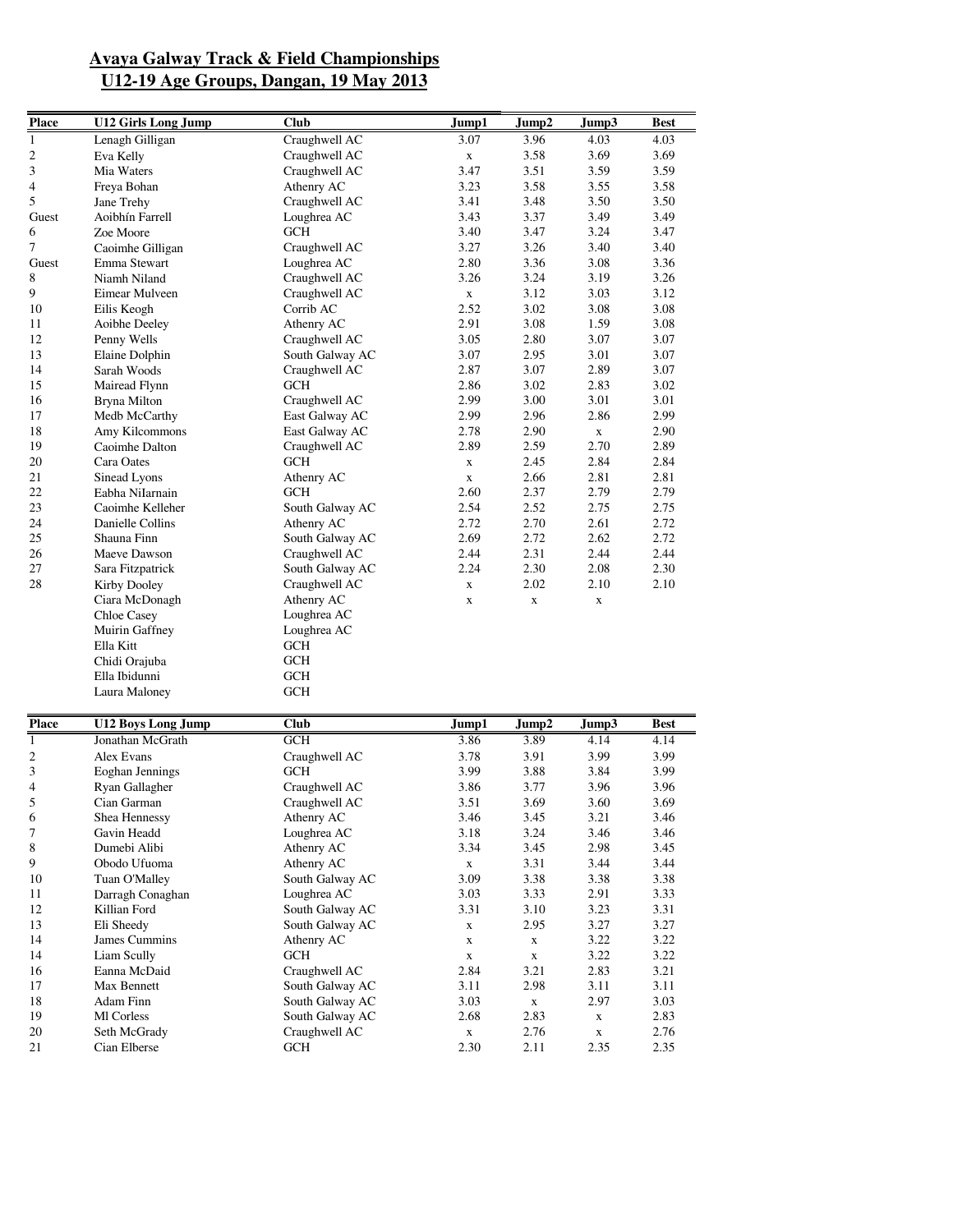| <b>Place</b>   | <b>U13 Girls Long Jump</b> | <b>Club</b>     | Jump1       | Jump2       | Jump3       | Best |
|----------------|----------------------------|-----------------|-------------|-------------|-------------|------|
| $\overline{1}$ | Siona Lawless              | Craughwell AC   | 3.80        | 3.84        | 4.01        | 4.01 |
| $\overline{c}$ | Pearl Finnerty             | Loughrea AC     | 3.60        | 3.34        | 3.88        | 3.88 |
| 3              | Sarah Gilhooley            | Athenry AC      | 3.42        | 3.59        | 3.73        | 3.73 |
| 4              | Finola Kelly               | Craughwell AC   | 3.25        | 3.28        | 3.52        | 3.52 |
| 5              | Alison Leahy               | Craughwell AC   | $\mathbf x$ | 3.48        | 3.49        | 3.49 |
| 6              | Miriam Greene              | <b>GCH</b>      | 3.25        | $\mathbf X$ | 2.98        | 3.25 |
| 7              | Irina O'Rourke             | Loughrea AC     | 2.93        | 3.11        | 3.11        | 3.11 |
| 8              | Emi O' Connor              | Corrib AC       | $\mathbf X$ | 3.01        | 3.00        | 3.01 |
| 9              | Leigha O'Boyle             | Craughwell AC   | 2.77        | 2.96        | 2.84        | 2.96 |
| 10             | Carol Allison              | Loughrea AC     | 2.83        | 2.68        | 2.96        | 2.96 |
| 11             | Alana Roche                | Corrib AC       | 2.43        | 2.66        | 2.79        | 2.79 |
| 12             | Katie Fallon               | Loughrea AC     | 2.79        |             |             | 2.79 |
| 13             |                            | <b>GCH</b>      | 2.65        | 2.71        | 2.72        | 2.72 |
|                | Kayla Conroy               |                 |             |             |             |      |
| 14             | Aoife Fogarty              | Loughrea AC     | 2.19        | 2.45        | 2.65        | 2.65 |
| 15             | Caoimhe Conneely           | Corrib AC       | 2.35        | 2.45        | 2.49        | 2.49 |
|                | Katie O'Keeffe             | Corrib AC       |             |             |             |      |
|                | Alannah Keane              | East Galway AC  |             |             |             |      |
| <b>Place</b>   | <b>U13 Boys Long Jump</b>  | <b>Club</b>     | Jump1       | Jump2       | Jump3       | Best |
| $\mathbf{1}$   | Evan Cox                   | Loughrea AC     | $\mathbf X$ | 4.05        | 4.18        | 4.18 |
| $\sqrt{2}$     | Diarmuid Kilcommins        | GCH             | 3.91        | 3.81        | 4.04        | 4.04 |
| 3              | Darragh Quinn              | Loughrea AC     | 3.83        | 4.01        | 3.96        | 4.01 |
| 4              | Micheal McFadden           | Craughwell AC   | 3.69        | 3.94        | 3.98        | 3.98 |
| 5              | Rory McCleane              | Corrib AC       | 3.92        | 3.61        |             | 3.92 |
|                | <b>Eoghan Hanley</b>       | South Galway AC | 3.49        | 3.45        | $\mathbf X$ | 3.49 |
| 6              |                            |                 |             |             | $\mathbf X$ |      |
| 7              | Darragh O'Connor           | Craughwell AC   | 3.28        | 3.42        | 3.49        | 3.49 |
| 8              | <b>Luke Roberts</b>        | Craughwell AC   | 2.80        | 3.43        | 3.20        | 3.43 |
| 9              | Daniel O'Malley            | Loughrea AC     | 3.41        | 3.35        | 3.20        | 3.41 |
| 10             | Aaron Browne               | <b>GCH</b>      | 3.25        | 3.38        | 3.24        | 3.38 |
| 11             | Paul McNally               | <b>GCH</b>      | 3.35        | 3.04        | 3.28        | 3.35 |
| 12             | Adam Cunniffe              | Craughwell AC   | 3.29        | 3.00        | 3.17        | 3.29 |
| 13             | Shane Cullinane            | Loughrea AC     | 3.29        | 2.95        | 2.97        | 3.29 |
| 14             | Christian Mullen           | Athenry AC      | 3.25        | 3.00        | 3.03        | 3.25 |
| 15             | Patrick Noonan             | Craughwell AC   | X           | 3.05        | $\mathbf X$ | 3.05 |
| 16             | Anthony Curran             | Corrib AC       | 3.00        | 2.87        | 2.99        | 3.00 |
| <b>Place</b>   | <b>U14 Girls Long Jump</b> | <b>Club</b>     | Jump1       | Jump2       | Jump3       | Best |
| $\overline{1}$ | Aoife Walsh                | Craughwell AC   | 4.30        | $\mathbf X$ | 4.68        | 4.68 |
| $\overline{c}$ | Lorraine Delaney           | Craughwell AC   | 4.12        | $\mathbf X$ | 3.92        | 4.12 |
| 3              | Laura Cunningham           | Craughwell AC   | 3.94        | 4.09        | 3.91        | 4.09 |
| 4              | Lauren Stewart             | Loughrea AC     | 3.86        | 4.07        | 4.06        | 4.07 |
| 5              | <b>Arlene Earls</b>        | Loughrea AC     | $\mathbf X$ | 3.70        | 3.89        | 3.89 |
| 6              | Ciana Reidy                | Craughwell AC   | 3.77        | $\mathbf X$ | $\mathbf X$ | 3.77 |
| 7              | Caoimhe O'Donoghue         | Craughwell AC   | 3.22        | 3.44        | 3.59        | 3.59 |
| $\,$ 8 $\,$    | Olyesya O'Rourke           | Loughrea AC     | 3.13        | 3.51        | 3.41        | 3.51 |
| 9              | Niamh Coughlan             | East Galway AC  | 3.32        | 3.01        | 2.82        | 3.32 |
| 10             | Shauna Tobin               | Craughwell AC   | 3.15        | 3.23        | 3.26        | 3.26 |
|                | Ailíse Fahy                | East Galway AC  |             |             | 3.24        |      |
| 11             |                            |                 | 2.94        | 2.74        |             | 3.24 |
| 12             | Rebecca Ruane              | Athenry AC      | $\mathbf X$ | 3.16        | 3.10        | 3.16 |
| 13             | Eibhlin NicCormaic         | Craughwell AC   | 3.05        | 3.02        | 3.03        | 3.05 |
| 14             | Mairidh NicCormaic         | Craughwell AC   | 2.55        | 2.68        | 2.78        | 2.78 |
| 15             | Michelle Keane             | Craughwell AC   | 1.75        | 1.99        | 1.71        | 1.99 |
|                | Dearbhla Cronin            | Athenry AC      |             |             |             |      |
|                | Aisling Kenny              | Athenry AC      |             |             |             |      |
|                | Siobhan O'Haire            | Athenry AC      |             |             |             |      |
|                | Niamh Hannon               | Athenry AC      |             |             |             |      |
|                | Honor Cure                 | South Galway AC |             |             |             |      |
|                | Taillte Newton             | South Galway AC |             |             |             |      |
|                | Saoirse Flynn              | $GCH$           |             |             |             |      |
|                |                            |                 |             |             |             |      |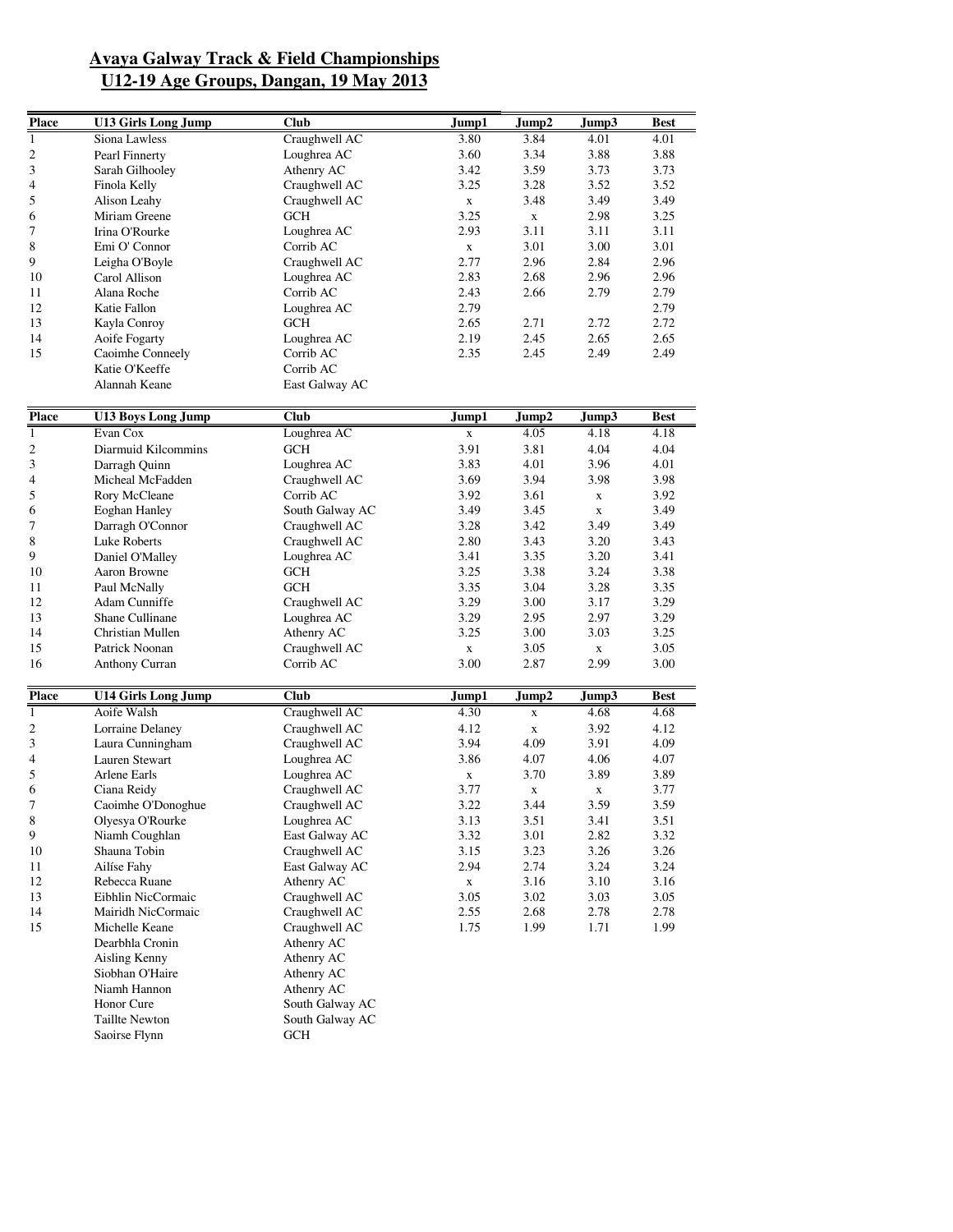| <b>Place</b>            | <b>U14 Boys Long Jump</b>              | <b>Club</b>                 | Jump1          | Jump2          | Jump3       | <b>Best</b>          |
|-------------------------|----------------------------------------|-----------------------------|----------------|----------------|-------------|----------------------|
| 1                       | Eoin Conaghan                          | Loughrea AC                 | 4.28           | X              | 4.42        | 4.42                 |
| $\overline{\mathbf{c}}$ | Sean Delaney                           | Craughwell AC               | 4.34           | 4.31           | $\mathbf X$ | 4.34                 |
| 3                       | Stephen Doran                          | Loughrea AC                 | X              | $\mathbf X$    | 4.31        | 4.31                 |
| 4                       | Luke Connors                           | South Galway AC             | $\mathbf X$    | 3.92           | 3.76        | 3.92                 |
| 5                       | Jamie Finn                             | South Galway AC             | 3.87           | 3.79           | 3.85        | 3.87                 |
| 6                       | Damien Finneran                        | Tuam AC                     | 2.49           | 3.25           | 3.37        | 3.37                 |
| 7                       | Shane Donnellan                        | Loughrea AC                 | 3.03           |                |             | 3.03                 |
|                         |                                        |                             |                | $\mathbf x$    | $\mathbf X$ |                      |
| 8                       | Michael Murphy                         | Tuam AC                     | 2.96           | $\mathbf X$    | $\mathbf X$ | 2.96                 |
| <b>Place</b>            | <b>U15 Girls Long Jump</b>             | <b>Club</b>                 | Jump1          | Jump2          | Jump3       | <b>Best</b>          |
| 1                       | Tammy Klynsmith                        | Craughwell AC               | 3.91           | 3.98           | 3.83        | 3.98                 |
| <b>Place</b>            | <b>U15 Boys Long Jump</b>              | <b>Club</b>                 | Jump1          | Jump2          | Jump3       | Best                 |
|                         | Darragh Headd                          | Loughrea AC                 | 4.03           | 4.03           | 4.27        | 4.27                 |
|                         | Callum Reddington                      | Loughrea AC                 | $\mathbf x$    | $\mathbf X$    | 3.69        | 3.69                 |
|                         | Gearoid Treacy                         | Craughwell AC               | 2.87           | 3.36           | $\mathbf x$ | 3.36                 |
|                         |                                        |                             |                |                |             |                      |
| <b>Place</b>            | U16/17 Girls Long Jump                 | <b>Club</b>                 | Jump1          | Jump2          | Jump3       | <b>Best</b>          |
| $\mathbf{1}$            | Maeve Farrell                          | Loughrea AC                 | 4.13           | 4.21           | 3.45        | 4.21                 |
| $\overline{c}$          | Katharina Baron                        | Corrib AC                   | 4.18           | $\mathbf x$    | 3.98        | 4.18                 |
| 3                       | Ellen Treacy                           | Craughwell AC               | 3.89           | 4.00           | 3.92        | 4.00                 |
| 4                       | Caoimhe Keogh                          | Corrib AC                   | 3.90           | 3.88           | 4.00        | 4.00                 |
| 5                       | Sophie Curran                          | Corrib AC                   | 3.94           | 3.83           | 3.83        | 3.94                 |
|                         | Summer Okoro                           | <b>GCH</b>                  | 3.73           |                | 3.51        | 3.73                 |
| 6                       |                                        |                             |                | X              |             |                      |
| 7                       | Cathy McDonnell                        | East Galway AC              | 3.67           | 3.38           | 3.58        | 3.67                 |
| 8                       | Caoimhe Flemming                       | Corrib AC                   | 3.54           | 3.44           | 3.49        | 3.54                 |
| 9                       | Laura Keogh                            | Corrib AC                   | 3.35           | 3.52           | 3.40        | 3.52                 |
| 10                      | Clara Doran                            | Loughrea AC                 | 1.81           | 3.12           | 3.03        | 3.12                 |
| <b>Place</b>            | U16/17 Boys Long Jump                  | <b>Club</b>                 | Jump1          | Jump2          | Jump3       | <b>Best</b>          |
| $\mathbf{1}$            | Evan Quirke                            | Athenry AC                  | 6.07           | 5.82           | 5.83        | 6.07                 |
| $\overline{\mathbf{c}}$ | Darragh Finneran                       | Tuam AC                     | 5.38           | 5.49           | 5.25        | 5.49                 |
| 3                       | Mathew McKiernan                       | Craughwell AC               | 5.07           | $\mathbf X$    | 4.95        | 5.07                 |
| 4                       | Jordan Connaughton                     | Craughwell AC               | 4.43           | 4.15           | 4.68        | 4.68                 |
| 5                       | Gary Finn                              | South Galway AC             | 4.31           | 3.13           | 4.31        | 4.31                 |
|                         | <b>U18/19 Girls Long Jump</b>          | <b>Club</b>                 |                | Jump2          |             |                      |
| <b>Place</b>            |                                        |                             | Jump1          |                | Jump3       | <b>Best</b>          |
| 1                       | Solange Varanda                        | <b>GCH</b>                  | X              | 4.85           | 4.55        | 4.85                 |
| 2                       | Jessica Curran                         | Corrib AC                   | 3.18           | $\mathbf X$    | 2.98        | 3.18                 |
| 3                       | Niamh Fleming                          | Corrib AC                   | X              | $\mathbf x$    | X           |                      |
| <b>Place</b>            | U18/19 Boys Long Jump                  | <b>Club</b>                 | Jump1          | Jump2          | Jump3       | <b>Best</b>          |
| $\mathbf{1}$            | Caomhan Conaghan                       | Loughrea AC                 | $\mathbf X$    | 6.06           | $\mathbf X$ | 6.06                 |
| $\sqrt{2}$              | Janic Schulte                          | Loughrea AC                 | 5.39           | 5.43           | 5.33        | 5.43                 |
| 3                       | Aaron McDonnell                        | Craughwell AC               | $\mathbf X$    | 5.14           | $\mathbf X$ | 5.14                 |
| 4                       | Ayo Adeero                             | GCH                         | 5.09           | 2.86           | 4.89        | 5.09                 |
| 5                       | Henrique Nkolovata                     | $\mathop{\rm GCH}\nolimits$ | 4.85           | 5.01           | X           | 5.01                 |
|                         |                                        |                             |                |                |             |                      |
| <b>Place</b>            | U16/17 Boys Triple Jump<br>Evan Quirke | <b>Club</b><br>Athenry AC   | Jump1<br>10.48 | Jump2<br>11.48 | Jump3       | <b>Best</b><br>11.48 |
| $\mathbf{1}$<br>2       | Mathew McKiernan                       | Craughwell AC               | 10.65          | 10.81          | X<br>10.48  | 10.81                |
|                         |                                        |                             |                |                |             |                      |
| <b>Place</b>            | U18/19 Boys Triple Jump                | <b>Club</b>                 | Jump1          | Jump2          | Jump3       | <b>Best</b>          |
| $\mathbf{1}$            | Caomhan Conaghan                       | Loughrea AC                 | 11.83          | 12.2           | 12.41       | 12.41                |
| $\overline{\mathbf{c}}$ | Ayo Adeero                             | GCH                         | 12.01          | 11.77          | 11.86       | 12.01                |
| $\overline{\mathbf{3}}$ | Henrique Nkolovata                     | $\mathop{\rm GCH}\nolimits$ | 10.1           | 10.58          | 10.65       | 10.65                |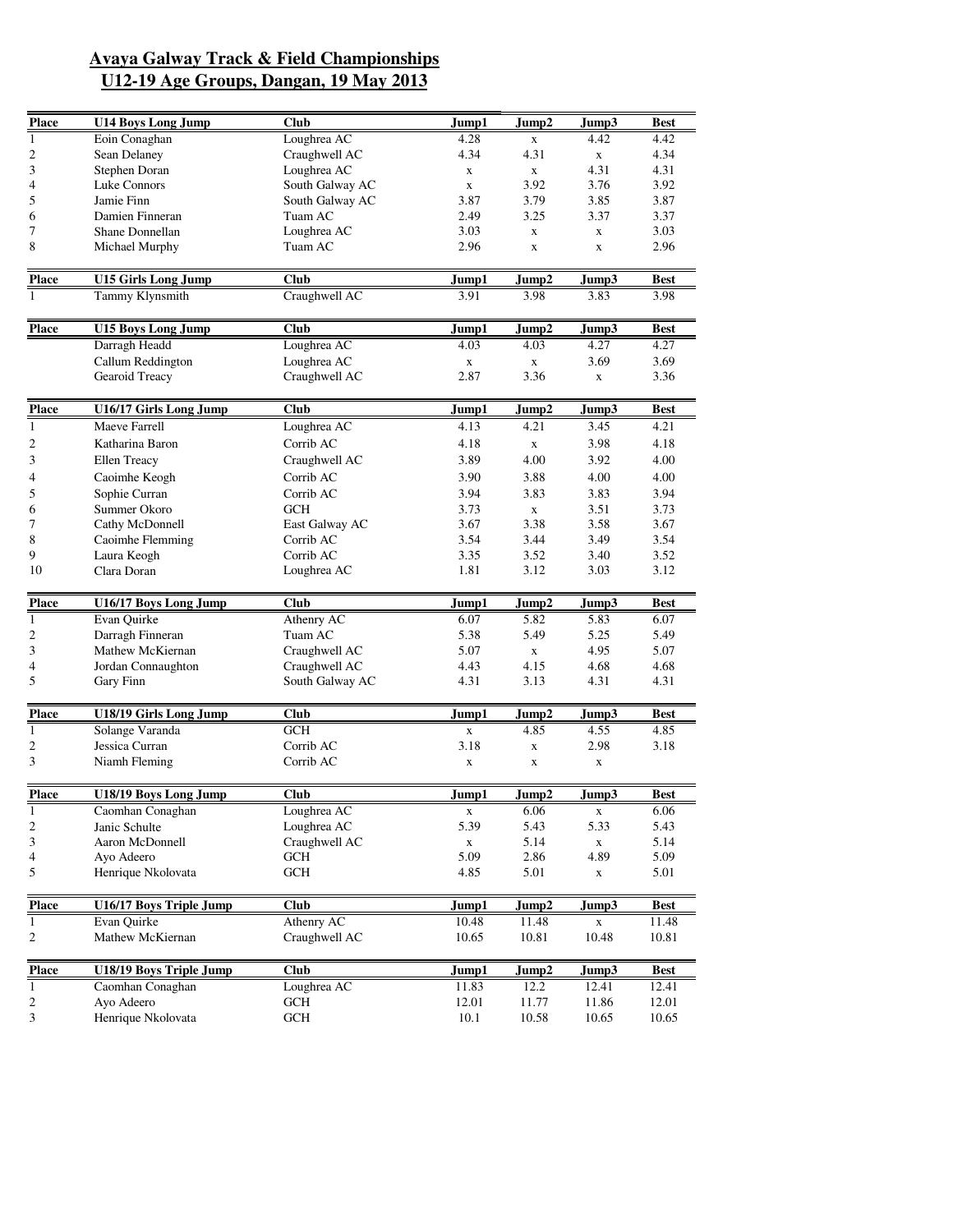| <b>Place</b>   | <b>U12 Girls High Jump</b> | Club                 | 1.00         | 1.05         | 1.10         | 1.15         | 1.20         | 1.25         | 1.30         |            |
|----------------|----------------------------|----------------------|--------------|--------------|--------------|--------------|--------------|--------------|--------------|------------|
| 1              | Lenagh Gilligan            | Craughwell AC        |              | $\mathbf{o}$ | $\mathbf{o}$ | $\mathbf{o}$ | $\mathbf O$  | xo           | <b>XXX</b>   |            |
| $\sqrt{2}$     | Freya Bohan                | Athenry AC           | $\mathbf{o}$ | XO           | $\mathbf O$  | XO           | <b>XXX</b>   |              |              |            |
| 3              | Eva Kelly                  | Craughwell AC        |              | $\mathbf{o}$ | $\mathbf{o}$ | <b>XXX</b>   |              |              |              |            |
| <b>Place</b>   | <b>U12 Boys High Jump</b>  | <b>Club</b>          | 1.00         | 1.05         | 1.10         | 1.15         | 1.20         | 1.25         | 1.28         |            |
| 1              | <b>Garvin Surliss</b>      | Craughwell AC        | $\mathbf{o}$ | $\mathbf{o}$ | $\mathbf{o}$ | <b>XXO</b>   | $\mathbf O$  | $\mathbf O$  | <b>XXX</b>   |            |
| $\sqrt{2}$     | Ryan Gallagher             | Craughwell AC        |              |              | $\mathbf 0$  | XO           | $\mathbf{o}$ | <b>XXX</b>   |              |            |
| 3              | Sean Cannon                | Craughwell AC        | $\rm{O}$     | $\mathbf{o}$ | $\mathbf{o}$ | $\mathbf{o}$ | <b>XXX</b>   |              |              |            |
| $\overline{4}$ | Cian Garman                | Craughwell AC        |              | $\mathbf{o}$ | $\mathbf{o}$ | XO           | <b>XXX</b>   |              |              |            |
| 5              | Darragh Conaghan           | Loughrea AC          | $\mathbf{o}$ | $\mathbf{o}$ | $\mathbf{o}$ | <b>XXO</b>   | <b>XXX</b>   |              |              |            |
| 6              | Alex Evans                 | Craughwell AC        | $\mathbf{o}$ | $\mathbf{o}$ | XO           | <b>XXX</b>   |              |              |              |            |
| $\tau$         | Eoghan Jennings            | $\operatorname{GCH}$ | <b>XO</b>    | $\mathbf{o}$ | XO           | <b>XXX</b>   |              |              |              |            |
| <b>Place</b>   | <b>U13 Girls High Jump</b> | Club                 | 1.10         | 1.15         | 1.20         | 1.25         | 1.28         | 1.30         | 1.33         | 1.36       |
| 1              | Claire Broderick           | Craughwell AC        | $\mathbf{o}$ | $\mathbf{O}$ | $\mathbf{O}$ | XO           | $\mathbf{o}$ | $\mathbf{o}$ | $\mathbf{o}$ | <b>XXX</b> |
| $\mathfrak{2}$ | <b>Tara Slattery</b>       | Craughwell AC        | $\mathbf{o}$ | $\mathbf 0$  | $\mathbf{o}$ | $\mathbf{o}$ | $\mathbf{o}$ | <b>XXX</b>   |              |            |
| 3              | Niamh Treacy               | Craughwell AC        | $\mathbf{o}$ | $\mathbf{o}$ | <b>XO</b>    | <b>XXX</b>   |              |              |              |            |
| 4              | Eabha Leech                | Craughwell AC        | XO           | <b>XXO</b>   | <b>XXX</b>   |              |              |              |              |            |
| <b>Place</b>   | <b>U13 Boys High Jump</b>  | Club                 | 1.10         | 1.15         | 1.20         | 1.25         | 1.28         | 1.30         | 1.33         |            |
| $\mathbf{1}$   | Dean Treacy                | Athenry AC           | $\mathbf{o}$ | $\mathbf{o}$ | $\mathbf{o}$ | $\mathbf{o}$ | XO           | $\mathbf{o}$ | <b>XXX</b>   |            |
| <b>Place</b>   | <b>U14 Girls High Jump</b> | <b>Club</b>          | 1.20         | 1.25         | 1.30         | 1.35         |              |              |              |            |
| $\mathbf{1}$   | Lorraine Delaney           | Craughwell AC        | $\mathbf{o}$ | $\mathbf{o}$ | $\mathbf{o}$ | <b>XXX</b>   |              |              |              |            |
| $\mathfrak{2}$ | Aoife Walsh                | Craughwell AC        | <b>XO</b>    | $\mathbf 0$  | $\mathbf{o}$ | <b>XXX</b>   |              |              |              |            |
| 3              | Ciana Reidy                | Craughwell AC        | $\mathbf{o}$ | $\mathbf{o}$ | <b>XXX</b>   |              |              |              |              |            |
| 4              | Caolin Milton              | Craughwell AC        | <b>XXX</b>   |              |              |              |              |              |              |            |
| <b>Place</b>   | <b>U14 Boys High Jump</b>  | <b>Club</b>          | 1.30         | 1.35         | 1.40         | 1.45         | 1.50         | 1.53         |              |            |
| -1             | Jerry Keary                | Craughwell AC        | $\mathbf 0$  | $\mathbf{o}$ | $\mathbf O$  | <b>XXO</b>   | xо           | xxo          |              |            |
| 2              | Sean Delaney               | Craughwell AC        | $\mathbf{o}$ | $\mathbf{o}$ | $\mathbf{o}$ | $\mathbf{o}$ | XO           | <b>XXX</b>   |              |            |
| <b>Place</b>   | <b>U15 Girls High Jump</b> | <b>Club</b>          | 1.20         | 1.25         | 1.30         |              |              |              |              |            |
| $\mathbf{1}$   | Tammy Klynsmith            | Craughwell AC        | $\mathbf{o}$ | <b>XXO</b>   | <b>XXX</b>   |              |              |              |              |            |
| <b>Place</b>   | U16/17 Boys High Jump      | <b>Club</b>          | 1.45         | 1.50         | 1.55         | 1.60         | 1.65         |              |              |            |
| 1              | Evan Quirke                | Athenry AC           | $\mathbf{o}$ | $\mathbf{o}$ | <b>XXO</b>   | xxo          | <b>XXX</b>   |              |              |            |
| Place          | U18/19 Boys High Jump      | <b>Club</b>          | 1.60         | 1.65         | 1.70         | 1.75         | 1.80         | 1.85         | 1.90         | 1.95       |
| 1              | Caomhan Conaghan           | Loughrea AC          |              |              |              | $\mathbf{o}$ | $\mathbf{o}$ | <b>XO</b>    | <b>XO</b>    | <b>XXX</b> |
| $\mathfrak{2}$ | Janic Schulte              | Loughrea AC          | $\mathbf O$  | $\mathbf{o}$ | <b>XXX</b>   |              |              |              |              |            |
|                |                            |                      |              |              |              |              |              |              |              |            |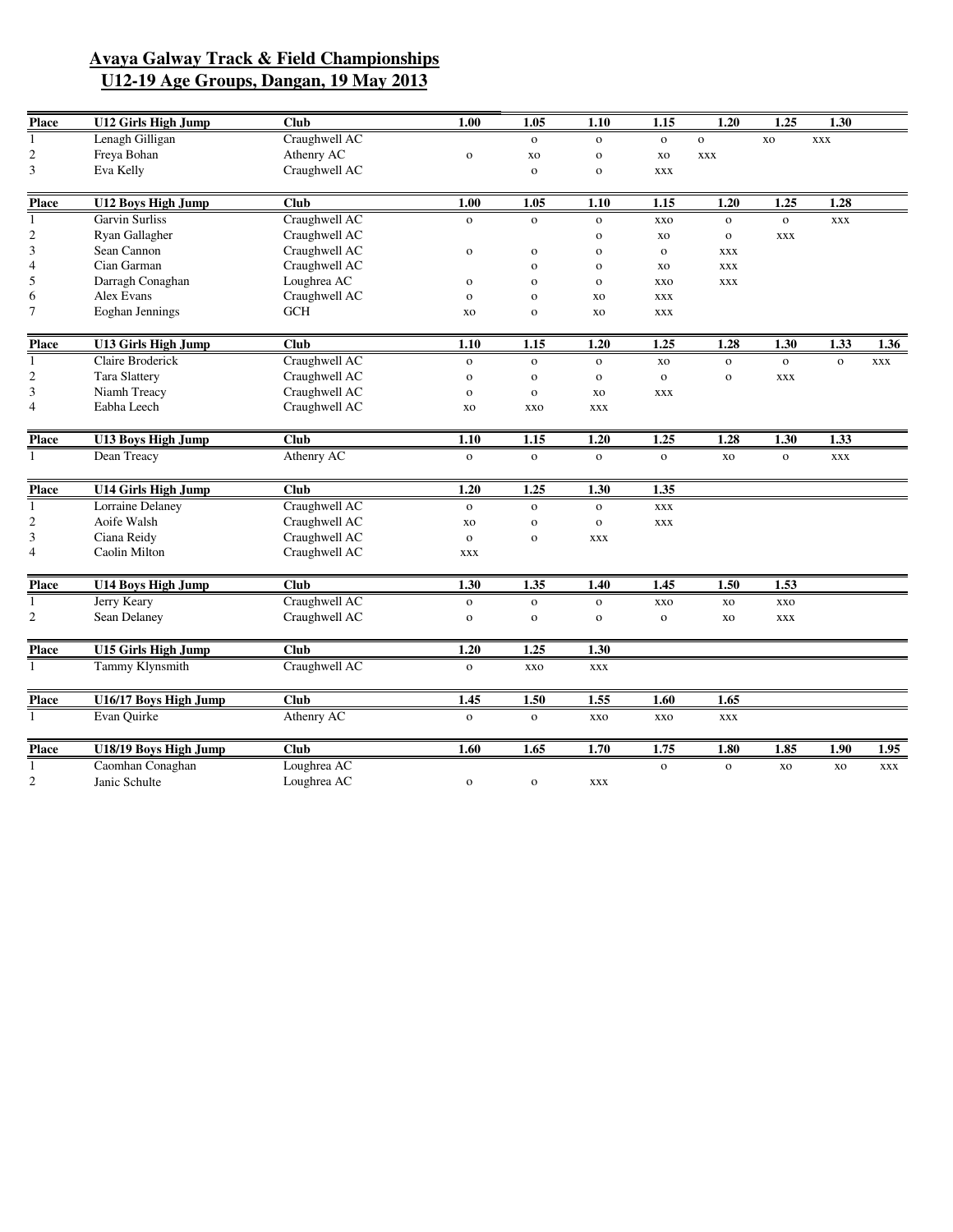| <b>Place</b>                 | <b>U12 Girls Turbo Javelin</b>    | <b>Club</b>                    | <b>Best</b>    |
|------------------------------|-----------------------------------|--------------------------------|----------------|
| $\mathbf{1}$                 | Jane Trehy                        | Craughwell AC                  | 12.39          |
| 2                            | Kirby Dooley                      | Craughwell AC                  | 9.99           |
| 3                            | Penny Wells                       | Craughwell AC                  | 9.61           |
| 4                            | Ailbhe Miskella                   | Craughwell AC                  | 9.12           |
| 5                            | Maeve Dawson                      | Craughwell AC                  | 8.98           |
| 6                            | Emer Mulveen                      | Craughwell AC                  | 8.91           |
| 7                            | Sinead Lyons                      | Athenry AC                     | 8.70           |
| 8                            | Mia Waters                        | Craughwell AC                  | 8.04           |
| 9                            | Ava Earls                         | Athenry AC                     | 7.41           |
| 10                           | Danielle Collins                  | Athenry AC                     | 7.22           |
| 11                           | Laoise O'Shea                     | Athenry AC                     | 7.12           |
| 12                           | Caoimhe Rohan                     | Athenry AC                     | 6.54           |
| 13                           | Megan Earls                       | Athenry AC                     | 5.06           |
| <b>Place</b>                 | <b>U12 Boys Turbo Javelin</b>     | <b>Club</b>                    | <b>Best</b>    |
| $\mathbf{1}$                 | <b>Eoghan Jennings</b>            | GCH                            | 16.35          |
| $\overline{c}$               | Shea Hennessy                     | Athenry AC                     | 15.05          |
| 3                            | Ruairi Collins                    | Athenry AC                     | 14.35          |
| 4                            | Guoma Ohodo                       | Athenry AC                     | 13.15          |
| 5                            | Garvin Surliss                    | Craughwell AC                  | 12.18          |
| 6                            | Cian Ford                         | South Galway AC                | 11.78          |
| 7                            | <b>Conor Roberts</b>              | Craughwell AC                  | 11.62          |
| 8                            | James Cummins                     | Athenry AC                     | 11.29          |
| 9                            | Tuan O'Malley                     | South Galway AC                | 9.52           |
| 10                           | Luke Prendergast                  | South Galway AC                | 9.07           |
| 11                           | Dumebi Abili                      | Athenry AC                     | 8.83           |
| <b>Place</b>                 | <b>U13 Girls Javelin</b>          | <b>Club</b>                    | Best           |
| $\mathbf{1}$                 | Niamh Treacy                      | Craughwell AC                  | 11.41          |
| $\boldsymbol{2}$             | Clare Treacy                      | Craughwell AC                  | 9.96           |
| 3                            | Shiona McArdle                    | Craughwell AC                  | 9.68           |
| 4                            | Sarah Callanan                    | Craughwell AC                  | 9.30           |
| 5                            | Abigeal McNally                   | Craughwell AC                  | 9.01           |
| 6                            | <b>Tara Slattery</b>              | Craughwell AC                  | 7.93           |
| 7                            | Andrea Trill                      | <b>GCH</b>                     | 7.45           |
| 8                            | Siona Lawless                     | Craughwell AC                  | 7.01           |
| 9                            | Leigha O'Boyle                    | Craughwell AC                  | 7.00           |
| 10                           | Tara Kealy                        | Craughwell AC                  | 6.97           |
| 11                           | Edel Joyce                        | Tuam AC                        | 4.60           |
| 12                           | Grace Mortimer                    | Craughwell AC                  | 3.57           |
| <b>Place</b>                 | <b>U13 Boys Javelin</b>           | Club                           | <b>Best</b>    |
| 1                            | Sean Noonan                       | Craughwell AC                  | 9.65           |
|                              | Adam Cunniffe                     | Craughwell AC                  |                |
|                              |                                   |                                |                |
| <b>Place</b>                 | <b>U14 Girls Javelin</b>          | Club                           | <b>Best</b>    |
| 1                            | Emma Reynolds                     | Loughrea AC                    | 19.10          |
| 2<br>3                       | Laura Cunningham<br>Caolin Milton | Craughwell AC<br>Craughwell AC | 13.68<br>10.94 |
|                              |                                   |                                |                |
| <b>Place</b>                 | <b>U14 Boys Javelin</b>           | <b>Club</b>                    | <b>Best</b>    |
| 1                            | Shane Donnellan                   | Loughrea AC                    | 14.60          |
| 2                            | Michael Murphy                    | Tuam AC                        | 10.78          |
| 3                            | Stephen Doran                     | Loughrea AC                    | 10.64          |
| 4                            | Luke Evans                        | Craughwell AC                  | 10.56          |
| 5                            | Damien Finneran                   | Tuam AC                        | 8.39           |
| <b>Place</b>                 | <b>U15 Girls Javelin</b>          | Club                           | <b>Best</b>    |
| $\mathbf{1}$                 | Laoise Collins                    | Athenry AC                     | 15.27          |
|                              |                                   |                                |                |
| <b>Place</b><br>$\mathbf{1}$ | <b>U15 Boys Javelin</b>           | Club                           | <b>Best</b>    |
|                              | Darragh Headd<br>Gearoid Treacy   | Loughrea AC<br>Craughwell AC   | 10.66          |
| 2<br>3                       |                                   |                                | 8.20           |
|                              | Callum Reddington                 | Loughrea AC                    | 6.29           |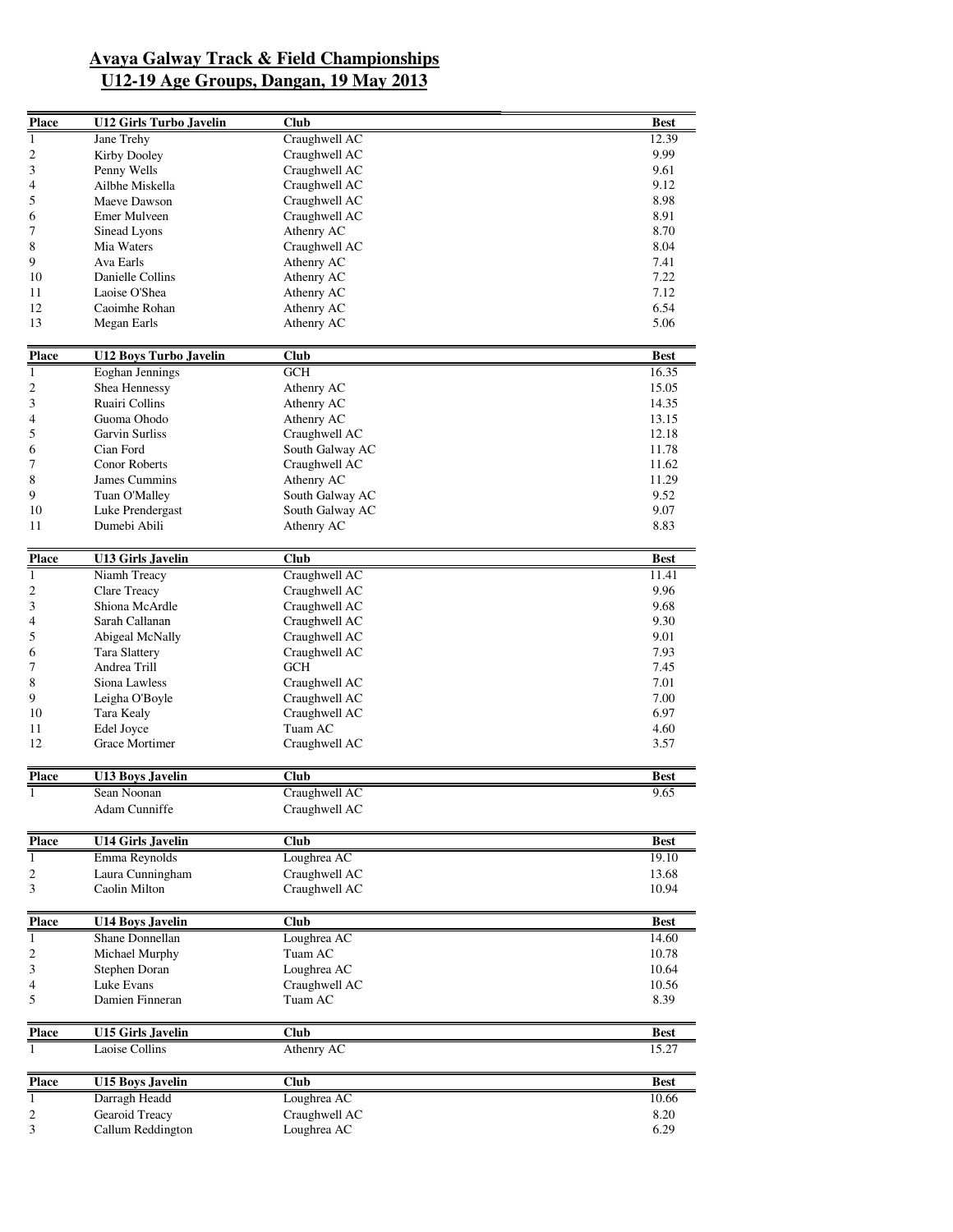| <b>Place</b>            | U16/17 Girls Javelin       | <b>Club</b>     |             |        |             | <b>Best</b> |
|-------------------------|----------------------------|-----------------|-------------|--------|-------------|-------------|
| $\overline{1}$          | Clara Doran                | Loughrea AC     |             |        |             | 10.55       |
| <b>Place</b>            | U16/17 Boys Javelin (600g) | <b>Club</b>     |             |        |             | <b>Best</b> |
| $\overline{1}$          | Daragh Finneran            | Tuam AC         |             |        |             | 29.33       |
| $\mathbf{2}$            | Abdul Wahab                | Tuam AC         |             |        |             | 29.04       |
| 3                       | Keith Whyte                | GCH             |             |        |             | 23.41       |
| 4                       | Andrew O'Boyle             |                 |             |        |             |             |
| 5                       |                            | Craughwell AC   |             |        |             | 20.61       |
|                         | Rory Monaghan              | Tuam AC         |             |        |             | 17.70       |
| <b>Place</b>            | <b>U14 Girls Discus</b>    | <b>Club</b>     | Throw1      | Throw2 | Throw3      | <b>Best</b> |
| $\overline{1}$          | Shauna Tobin               | Craughwell AC   | 14.15       | 11.94  | 15.02       | 15.02       |
| <b>Place</b>            | <b>U14 Boys Discus</b>     | <b>Club</b>     | Throw1      | Throw2 | Throw3      | <b>Best</b> |
| $\mathbf{1}$            | Luke Evans                 | Craughwell AC   | 12.66       | 13.43  | $\mathbf X$ | 13.43       |
| <b>Place</b>            | U16/17 Boys Discus         | <b>Club</b>     | Throw1      | Throw2 | Throw3      | <b>Best</b> |
| $\mathbf{1}$            | Rory Monaghan              | Tuam AC         | $\mathbf X$ | 15.95  | 20.02       | 20.02       |
|                         |                            |                 |             |        |             |             |
| <b>Place</b>            | <b>U12 Girls Shot Putt</b> | <b>Club</b>     | Throw1      | Throw2 | Throw3      | <b>Best</b> |
| $\mathbf{1}$            | Debbi Taiwo                | <b>GCH</b>      | $\mathbf x$ | 4.99   | 7.02        | 7.02        |
| $\overline{2}$          | Eva Kelly                  | Craughwell AC   | 5.22        | 5.78   | 4.94        | 5.78        |
|                         | Kayleigh Mulkerrin-Doorthy | Corrib AC       | 5.51        | 4.93   | 5.30        | 5.51        |
|                         | Emer Mulveen               | Craughwell AC   | 4.85        | 4.84   | 5.21        | 5.21        |
|                         | Sarah Woods                | Craughwell AC   | 4.69        | 4.95   | 4.73        | 4.95        |
|                         | Maeve Dawson               | Craughwell AC   | 4.57        | 4.80   | 4.44        | 4.80        |
|                         | Cara Oates                 | <b>GCH</b>      | 4.00        | 4.64   | 4.78        | 4.78        |
|                         | Bebhinn-May Hanrahan       | Loughrea AC     | 4.03        | 3.14   | 3.50        | 4.03        |
| 9                       | <b>Bryna Milton</b>        | Craughwell AC   | 4.00        | 3.72   | 3.92        | 4.00        |
| 10                      | Caoimhe Kelleher           | South Galway AC | 3.96        | 3.38   | 3.28        | 3.96        |
| 11                      | Emer Donnellan             | Loughrea AC     | 3.93        | 3.74   | 3.61        | 3.93        |
| 12                      | Sinead Keane               | Craughwell AC   | 3.31        | 3.58   | 3.41        | 3.58        |
|                         | Chloe Casey                | Loughrea AC     |             |        |             |             |
|                         | Muirin Gaffney             | Loughrea AC     |             |        |             |             |
|                         |                            |                 |             |        |             |             |
| <b>Place</b>            | <b>U12 Boys Shot Putt</b>  | <b>Club</b>     | Throw1      | Throw2 | Throw3      | <b>Best</b> |
|                         | Gavin Headd                | Loughrea AC     | 6.17        | 5.35   | 5.86        | 6.17        |
|                         | <b>Conor Roberts</b>       | Craughwell AC   | 5.88        | 6.01   | 5.75        | 6.01        |
|                         | <b>Garvin Surliss</b>      | Craughwell AC   | 5.72        | 5.26   | 6.01        | 6.01        |
| 4                       | Max Donvicsini             | South Galway AC | 4.64        | 5.23   | 4.10        | 5.23        |
| 5                       | Darragh Conaghan           | Loughrea AC     | 4.85        | 5.15   | 4.95        | 5.15        |
| 6                       | Adam Finn                  | South Galway AC | 5.09        | 4.97   | 5.14        | 5.14        |
| 7                       | Cian Ford                  | South Galway AC | 5.00        | 4.48   | 4.90        | 5.00        |
| <b>Place</b>            | <b>U13 Girls Shot Putt</b> | <b>Club</b>     | Throw1      | Throw2 | Throw3      | <b>Best</b> |
|                         | Andrea Trill               | <b>GCH</b>      | 5.63        | 7.26   | 6.90        | 7.26        |
|                         | Tara Kealy                 | Craughwell AC   | 6.91        | 4.86   | 5.20        | 6.91        |
| $\boldsymbol{2}$<br>3   | Sarah Callanan             | Craughwell AC   | 5.76        | 6.30   | 5.99        | 6.30        |
| 4                       | Miriam Greene              | <b>GCH</b>      | 5.90        | 5.61   | 5.10        | 5.90        |
| 5                       | Sinéad Healy               | East Galway AC  | 5.76        | 5.63   | 5.85        | 5.85        |
| 6                       | Shiona McArdle             | Craughwell AC   | 5.49        | 5.44   | 5.34        | 5.49        |
|                         | Leigha O'Boyle             | Craughwell AC   | 4.96        | 5.21   | 4.93        | 5.21        |
|                         | Emma Urquhart              | Craughwell AC   | 4.56        | 4.86   | 4.76        | 4.86        |
|                         |                            |                 |             |        |             |             |
| 9                       | Grace Mortimer             | Craughwell AC   | 4.22        | 4.10   | 4.74        | 4.74        |
| 10                      | Edel Joyce                 | Tuam AC         | 4.19        | 3.70   | 3.76        | 4.19        |
| <b>Place</b>            | <b>U13 Boys Shot Putt</b>  | <b>Club</b>     | Throw1      | Throw2 | Throw3      | Best        |
| $\mathbf{1}$            | <b>Rian Oates</b>          | GCH             | 6.84        | 6.94   | 7.15        | 7.15        |
| $\overline{\mathbf{c}}$ | Paul McNally               | <b>GCH</b>      | 5.82        | 6.87   | 6.64        | 6.87        |
| $\mathfrak{Z}$          | Anthony Curran             | Corrib AC       | 6.66        | 6.62   | 5.99        | 6.66        |
| 4                       | David Conway               | East Galway AC  | 6.21        | 4.72   | 5.54        | 6.21        |
| 5                       | Dean Treacy                | Athenry AC      | 5.14        | 5.04   | 4.73        | 5.14        |
| 6                       | Sean Ford                  | Corrib AC       | 4.19        | 4.65   | 4.4         | 4.65        |
|                         |                            |                 |             |        |             |             |